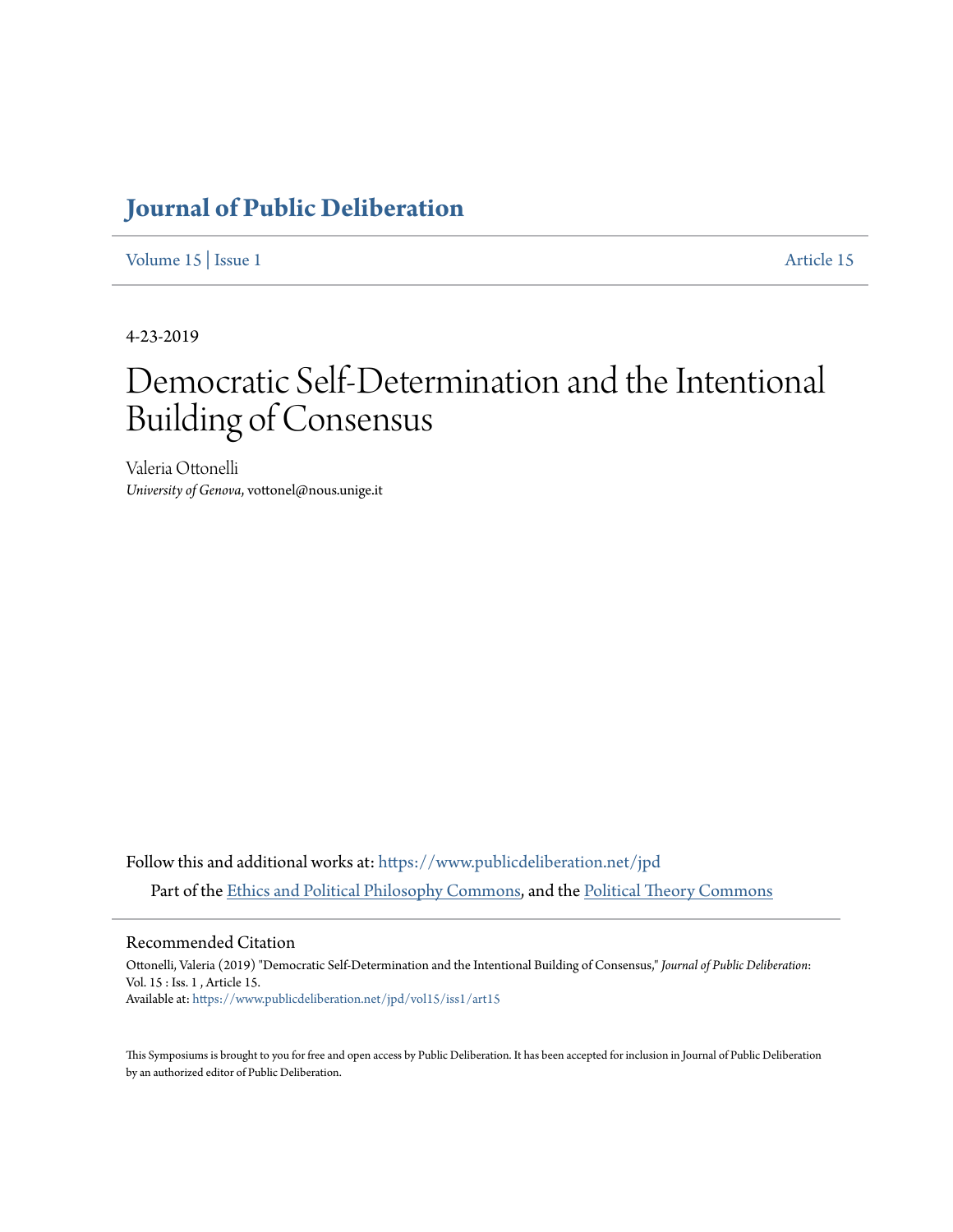## Democratic Self-Determination and the Intentional Building of Consensus

### **Abstract**

This paper defends two fundamental but under-theorized insights coming from the theory of deliberative democracy. The first is that consensus is valuable as a precondition of democratic collective self-determination, since it ensures that democratic decisions display an adequate degree of integrity and consistency and therefore that the polity can act as a unified agent. The second is that consensus in this integrity-building role is essential if citizens need to act as decision-makers; it ensures that the decisions that issue from the exercise of their political rights are meaningful, and that they are so as the intended result of their joint agency.

Aggregative approaches, which do not acknowledge this role of consensus, offer an *atomistic* account of voting and other political rights, and model the outcomes of democratic decision-making as *unintended* aggregative consequences of individual votes. In these models, democratic political agency and the decision-making power of citizens are curtailed, because citizens do not exert any intentional control on the final outcome of the decision-making process in which they participate.

Although the insight on these shortcomings comes from the deliberative camp, I show that the most prominent accounts of how deliberation is supposed to further consensus in its integrity-building role can be subject to the same criticisms. In fact, in these models consensus is achieved as a by-product of people's engaging in deliberation. Although interactive, these approaches are still atomistic and unintentional. As an alternative, I propose a model of democratic decision-making that acknowledges the role played by the citizens' intentional consensus-building through the strategic use of their political rights.

## **Author Biography**

Valeria Ottonelli is Associate Professor of Political Philosophy at the University of Genova, Italy. Her main research interests are in the normative theory of democracy and in the theory of justice in migration. Her work appeared in *Political Studies*, *The Journal of Political Philosophy*, *Critical Review of Social and Political Philosophy*, *International Migration Review* and *Politics, Philosophy and Economics*.

## **Keywords**

Consensus, self-determination, democracy, deliberation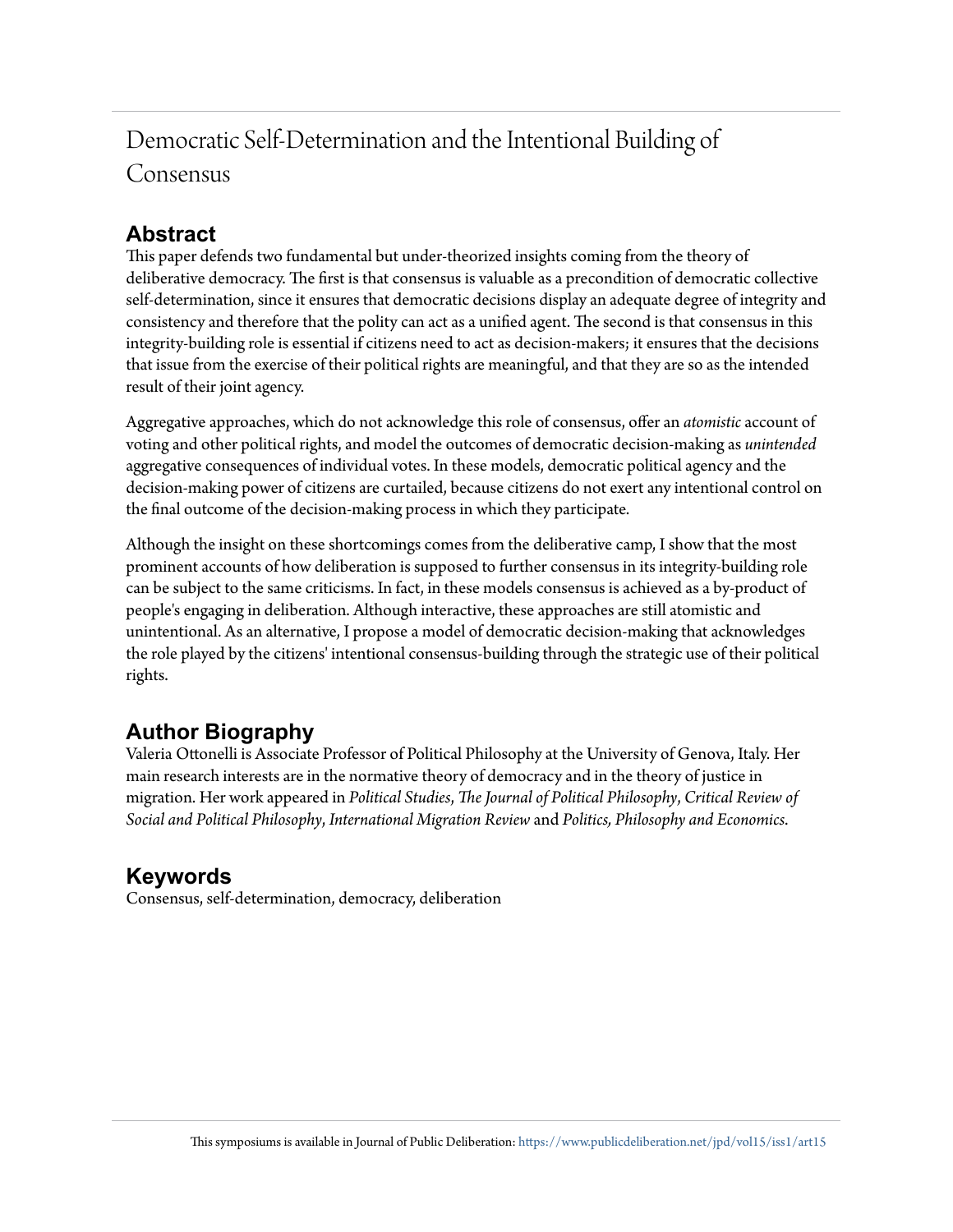#### **Democratic Self-Determination and the Intentional Building of Consensus**

In the normative theory of democracy, consensus can play various roles and functions. In some theories, consensus works as an ideal point toward which democratic decision-making should tend for democracy to meet the presuppositions of citizens' communicative rationality (Habermas, 1996; Lafont, 2006) or their relations as free and equal (Cohen, 1989). Other theories stress the role of consensus as a guarantee against unfreedom and domination; the broader the consensus within a political community, the fewer who will be coerced into following rules they do not endorse. <sup>1</sup> A third role in which consensus features in democratic theory is as evidence—given the appropriate conditions—of the epistemic reliability of democratic decisions (Nino, 1996; for an updated discussion, see Landemore  $\&$  Page, 2015). Finally, consensus has been recently theorized as motivated by aversion towards the destructive effects of untamed political conflict (Ani, 2014).

Besides these prominent functions of consensus in democratic theory, there is one that has been less explicitly theorized, but which nevertheless underlies many debates on the feasibility of the democratic ideal. This is the role of consensus as a guarantee of the unity and *integrity*<sup>2</sup> of the polity in its decisionmaking capacity. Integrity, in this context, is defined as the unity of agency of the polity through time, as instantiated by the coherence and stability of its lawmaking and decisions. Integrity is guaranteed when majorities converge on a common and stable voting pattern, so as to ensure that the collective decisions made though majority rule will be consistent and intelligible. I will hereafter refer to consensus in this specific role, which serves as a guarantee for integrity, as *integrity consensus*.

This role of consensus is crucial. In fact, integrity consensus is a necessary condition of the collective self-determination of the political community, which many see as a defining principle —along with political equality— of democracy itself. Democratic self-determination means that the members of the polity jointly and collectively determine the course of their political action and the laws that will rule their domestic and foreign affairs. Consensus is crucial to the fulfilment of the principle of collective self-determination because selfdetermination requires some degree of integrity and unity of agency of the polity, at least in the minimal sense that its acts are not incoherent or its decisions meaninglessly casual. A divided community, in which different and scattered majorities take over cyclically and randomly, cannot provide unity of agency.

 $\overline{a}$ 

1

<sup>&</sup>lt;sup>1</sup> This freedom-maximizing role of consensus can also be endorsed by theories that stress pluralism and difference as a defining trait of democracy (see Kelsen, 1955).

<sup>2</sup> I speak of integrity here in the sense defined by R. Dworkin in *Law's Empire* (Dworkin, 1986), as the demand to make the "total set of laws morally coherent" (p. 176). For useful discussions, see also Waldron (1999), Besson (2005), Kornhauser and Sager (2004), and List and Pettit (2011).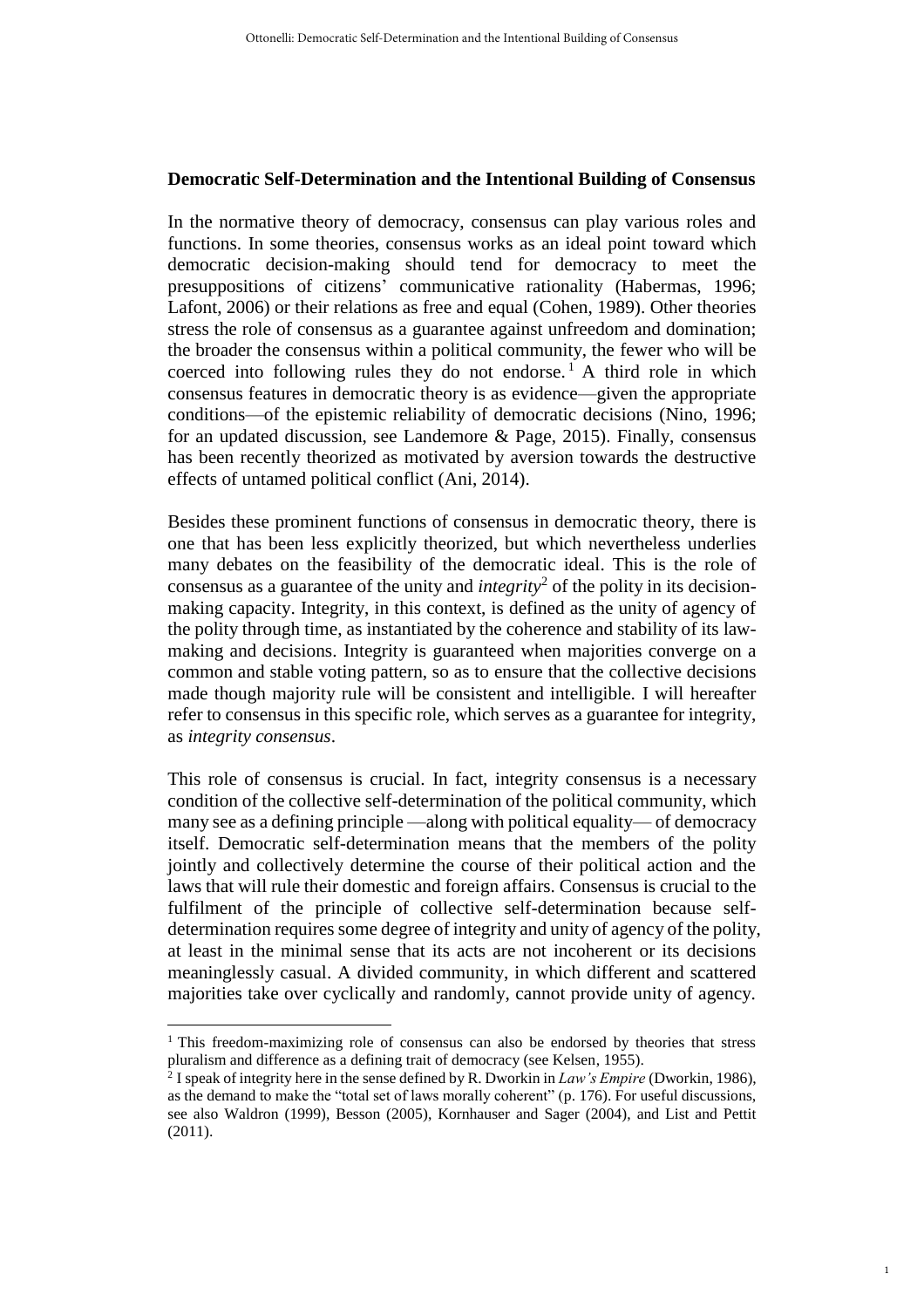Integrity consensus consists in a convergence on common policy alternatives that is broad enough to generate a stable and meaningful course of action at the collective level, thus providing the grounds for the required unity of agency of the democratic polity.

In fact, it is exactly consensus in this integrity-building role that has come under the attack of the long line of political theorists and scientists who have sought to discredit the notion of popular self-determination as meaningless and suspect, from Hans Kelsen (1955) to Joseph Schumpeter (1942) and to the well-known anti-populist manifesto by William Riker (1982). Summarising this line of thought, Riker famously argued that we cannot make sense of the ideal of popular self-determination because such an ideal presupposes that the polity displays at least a minimal degree of consistency or "integrity" through time, and such consistency requires a degree of consensus that cannot be expected in conditions of pluralism, that is, in a society where people have different value systems and worldviews. Indeed, in such a society people are likely to have different orderings of the alternatives on the agenda, and when this happens the aggregation of votes through democratic procedures is liable to generate cycling majorities that contradict each other. In other words, if we want selfdetermination, we need to have integrity consensus; but integrity consensus is impossible and undesirable in a pluralist society, in which people have different views of how the alternatives on the political agenda should be ranked, and vote accordingly; therefore, the ideal of self-determination is unachievable and should be purged from democratic theory.

In this paper I have three aims. My first aim is to present an argument in defence of the importance of integrity consensus, drawing from some powerful insights—mainly developed within the deliberative camp—on the essential connection between integrity and self-determination at the collective level and the role of democratic citizens as *decision-makers* (first Section of the paper). My second aim is to show that, notwithstanding the fact that these insights were mainly developed within the deliberative camp, the most popular models of how integrity consensus can be achieved through democratic deliberation fail in two respects: a) they do not accommodate pluralism, which, in accord with a longstanding and established tradition of thought, I assume to be a permanent and defining feature of liberal democratic societies;<sup>3</sup> and b) they do not do justice to the notion of citizens as decision-makers (second and third Sections), if we believe that decision-making comprises an element of intentionality regarding the meaningfulness of one's decisions. My third aim is to sketch an alternative

 $3$  The assumption that in a free democratic society people will have different systems of values and worldviews is shared not only by scholars like Kelsen (1955) or Riker (1982), but by most thinkers in the liberal democratic tradition, from Mill to Dewey and to Rawls and Habermas. On the relevance of this assumption for the theory of deliberative democracy, see for example Bohman (1996); Mansbridge et al. (2010); Chambers (2018, p. 63).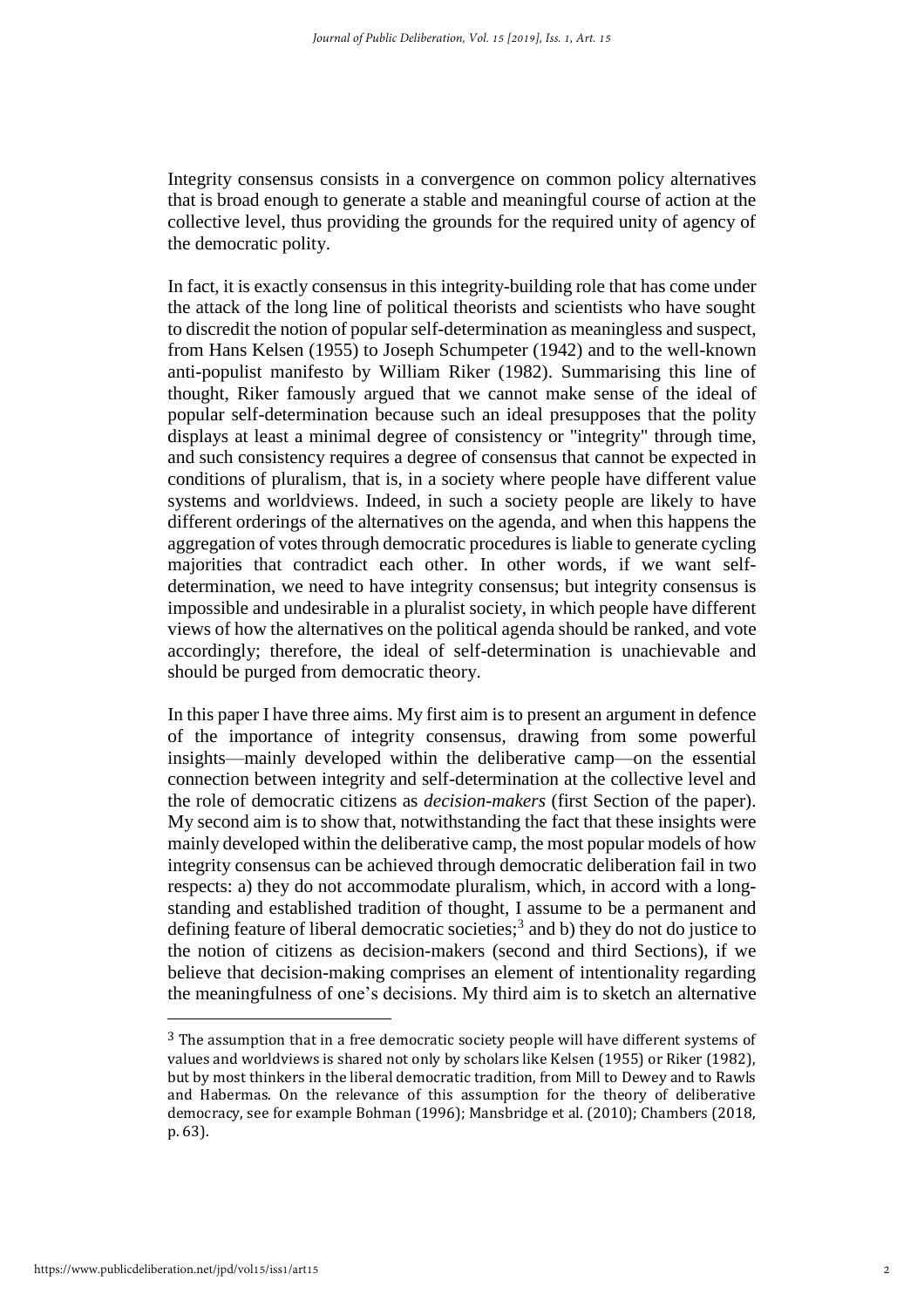account or model of how integrity consensus can be produced, centred on a dimension of political agency I call 'political prudence.' This model, in which political prudence complements deliberative agency, provides a better account of the decision-making powers of the citizens of a democratic polity and is more respectful to pluralism than the standard models that suppose that integrity consensus can be produced through deliberative agency alone (fourth and fifth Sections of the paper).

#### **The Importance of Integrity Consensus**

Can and should we really do without integrity consensus as a defining element of democracy, as suggested by Riker and other critics?

As just recounted, this may appear to be a necessary conclusion if we want to preserve pluralism. In fact, social choice theory has shown that in conditions of pluralism any collective choice procedure that fulfils some minimal democratic desiderata is liable to lead to inconsistent sets of decisions, which makes the requirement of consistency and integrity impossible to fulfil. Conversely, if a democratic polity needs to escape inconsistency and voting paradoxes, it must achieve a degree of integrity consensus and homogeneity that in our pluralist societies is unlikely to occur and would be unreasonable to expect (Hardin, 1993; Knight & Johnson, 1994; van Mill, 1996).

According to this line of thought, however, not much is lost if we give up integrity consensus, since we can make perfect sense of the democratic ideal without it. In fact, it can be argued that the three distinctive principles of democracy—participation, freedom and equality—can be honoured by a 'liberal' model of democratic decision-making (Riker, 1982), in which what counts is that each and every member of the polity has an equal chance to affect the political process by participating through democratic rights. More recently, Fabienne Peter (2009) has responded to the worries about the voting paradoxes discovered by social choice theory and the newer literature on the paradoxes of judgment aggregation (Pettit 2001; List & Pettit, 2002; Dietrich, 2006) by pointing out that what really counts for democratic legitimacy is that decisions are arrived at through a fair and reasoned process.

In short, according to this line of thought integrity consensus, and the ideal of self-determination that it makes possible, should be dropped from democratic theory because they are incompatible with pluralism. Moreover, dropping integrity consensus and democratic self-determination does not cause any significant loss, because we can make sense of individual democratic rights without presupposing that they serve the purpose of building a unified, meaningful line of action at the collective level.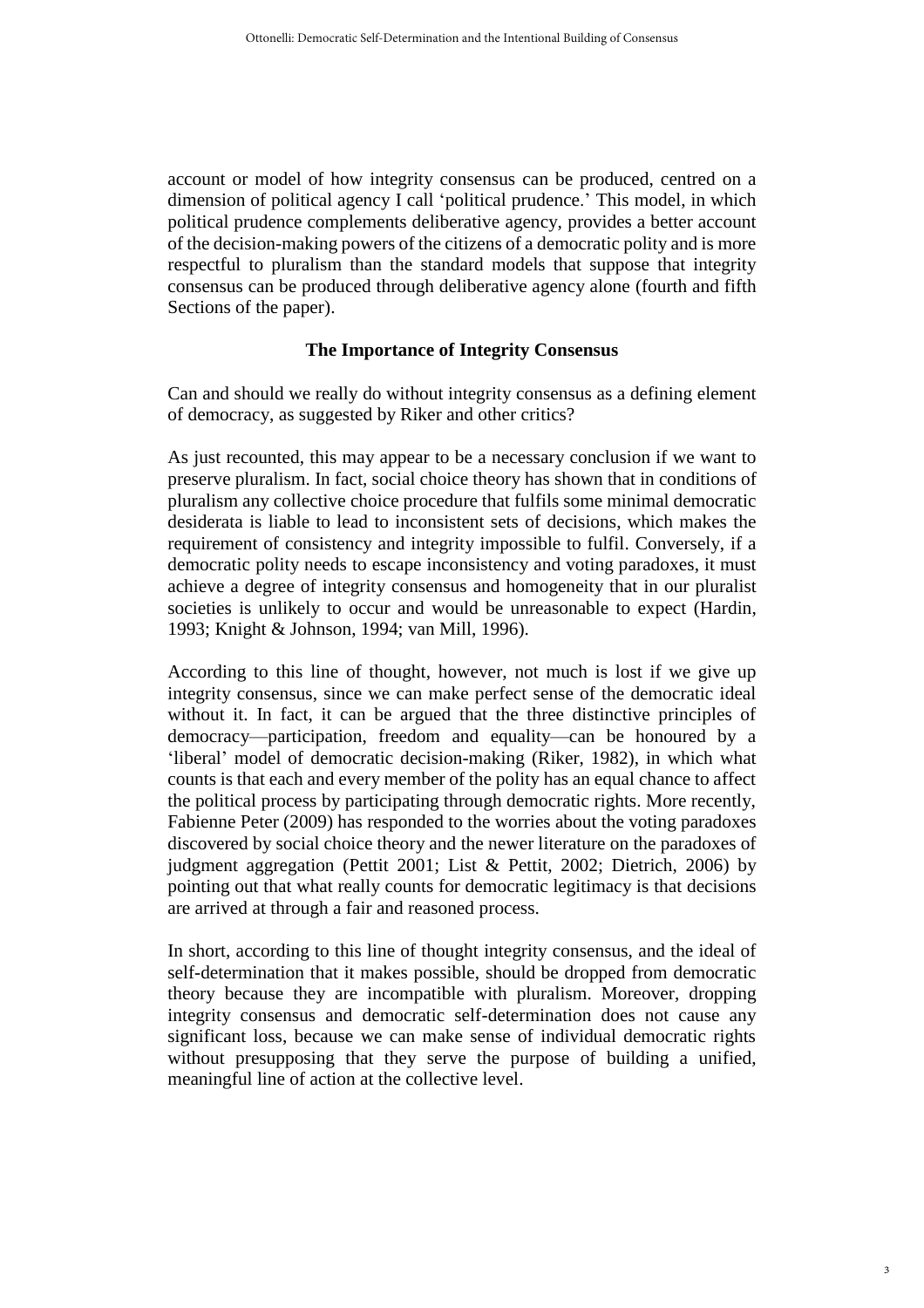Both of these conclusions have been challenged by powerful arguments developed from within the deliberative conception of democracy.

Let's consider first, in this Section, the conclusion that not much is lost when we drop integrity consensus—and thus self-determination—as a democratic ideal. Contrary to this claim, some defenders of deliberative democracy have pointed out that if we give up the possibility of self-determination, we miss something crucial about the rights and prerogatives of the individual members of a democratic polity (see especially Bohman, 1996; Richardson, 1997, 2002). In fact, such rights lose much of their meaning and value if they are decoupled from the notion that they guarantee the individual participation in a collective process of *decision-making*. In a democracy, individuals are granted political rights that allow them to act as decision-makers over meaningful lines of action rather than participants in a random, meaningless and haphazard process that only guarantees a roughly equal chance to achieve one's ends or to protect one's negative liberty.

The poverty of accounts like Riker's (1982) in elucidating democracy as participation in a collective decision-making process has been exposed from various angles. Jürgen Habermas (1996), for example, has claimed that if we understand democracy simply as an institutional procedure for accommodating on a random basis the conflicting interests of different social groups, then we cannot make sense of the actual practice of democracy, in which citizens seem to act on the belief that they can affect the democratic process so as to produce rational and just decisions. If citizens did not believe this, parties' programs, public debates, and elections as we know them would lose much of their point and significance. David Estlund (2008) has pressed a similar point against purely proceduralist accounts of democracy. If democracy were simply a fair process for selecting the winning opinions or interests, there would be no point in adopting majority rule rather than a random decision-making device like tossing a coin.

Habermas's (1996) argument is meant to vindicate the discursive side of democracy, while Estlund's (2008) is meant to show that democracy has an essential epistemic component. From these arguments, though, two morefundamental points can be drawn that are relevant for our present purposes. The first is that to make sense of democratic voting, we need to think of it as capable of producing *meaningful* decisions rather than random choices. Integrity consensus, as a minimal precondition of meaningfulness, cannot be given up so light-heartedly. Second, if we want to account for the role of the participants in the democratic process as decision makers, such meaningful decisions must come through institutional procedures that are *responsive* to their individual choices (votes). Citizens must be able to see that the decisions taken at the collective level (and their meaningfulness) are affected by their choices as voters. Majority rule is essential to democracy, while a random decision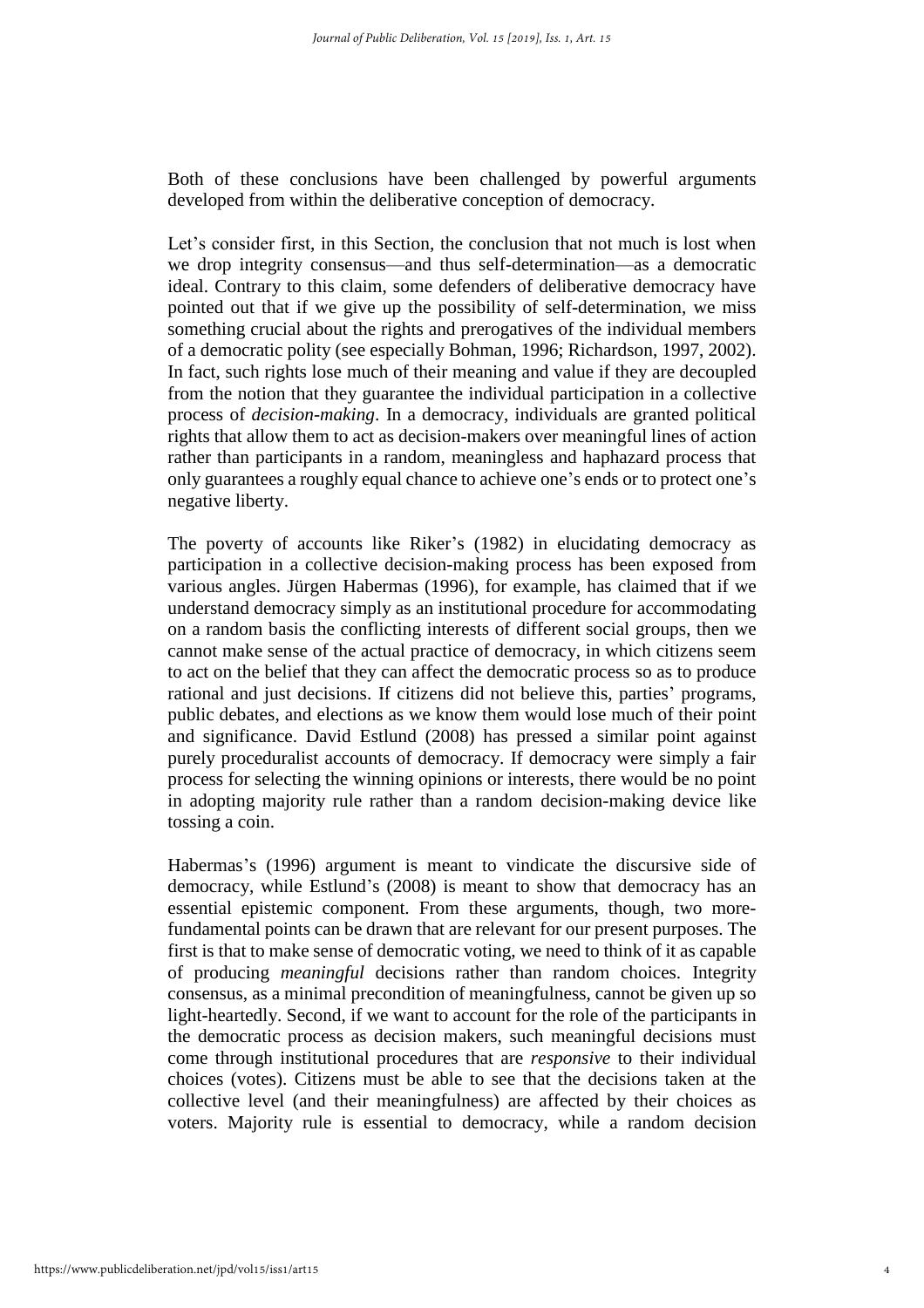procedure such as coin-tossing is not, because majority rule, unlike selection by lot, responds to how each and every citizen decides to cast their vote.

We can further sharpen these insights. Consider a decision procedure by which each citizen has the right to express their requests or claims by a vote, and then an impartial judicial body adjudicates conflicts between them in a meaningful and principled way, thus producing a unified and consistent line of action. <sup>4</sup> This procedure would be responsive to people's votes, and would issue meaningful decisions. However, in this process citizens would not act as decision-makers, but simply as sources of claims and bearers of interests that would constitute so to speak the raw material of meaningful decisions. Democracy, unlike the procedure just outlined, gives citizens the power and duty to directly participate in the production of meaningful collective decisions, by casting votes in a way that aims at a given result, in conjunction, of course, with the votes of all the other participants.

This means that if we want to account for the role of democratic citizens as decision-makers, rather than mere providers of inputs that feed a process they do not control, we need to conceive of democratic processes not simply as meaningful *and* responsive to citizens' vote, but as *responsive to citizens' votes as intentionally aiming at producing meaningful results*; in other words, the achievement of meaningful decisions must not be the product of chance, or of the intervention of some third party, but must be intended by citizens as they participate in decision making.

The comparisons with the drawing of lots and with the third-party hearing procedure, then, throws light on two major and interrelated shortcomings of conceptions of democracy such as Riker's(1982) and their dismissal of integrity consensus as a precondition for meaningful, unified lines of action at the collective level. The first is that they are *atomistic* conceptions of democratic decision-making. They conceive of individual participation in the political process as the separate expression of personal preferences or opinions rather than the active participation in a collective decision-making process. In these accounts of democracy citizens do not make decisions, because the final outcome of democratic procedures is determined, so to speak, 'behind their back': decisions are made as a result of their desiderata or preferences but are eventually determined by processes of aggregation and adjudication in which they do not participate as decision-makers. Atomism prevents them from acting as decision-makers because democratic decision-making is a collective process, which requires contributing with one's vote to a common effort to bring about a meaningful decision by a majority (or to oppose it by a minority).

<sup>4</sup> Henry Richardson (2002) offers a similar example, involving an impartial utilitarian mechanism rather than a judicial body (p. 63).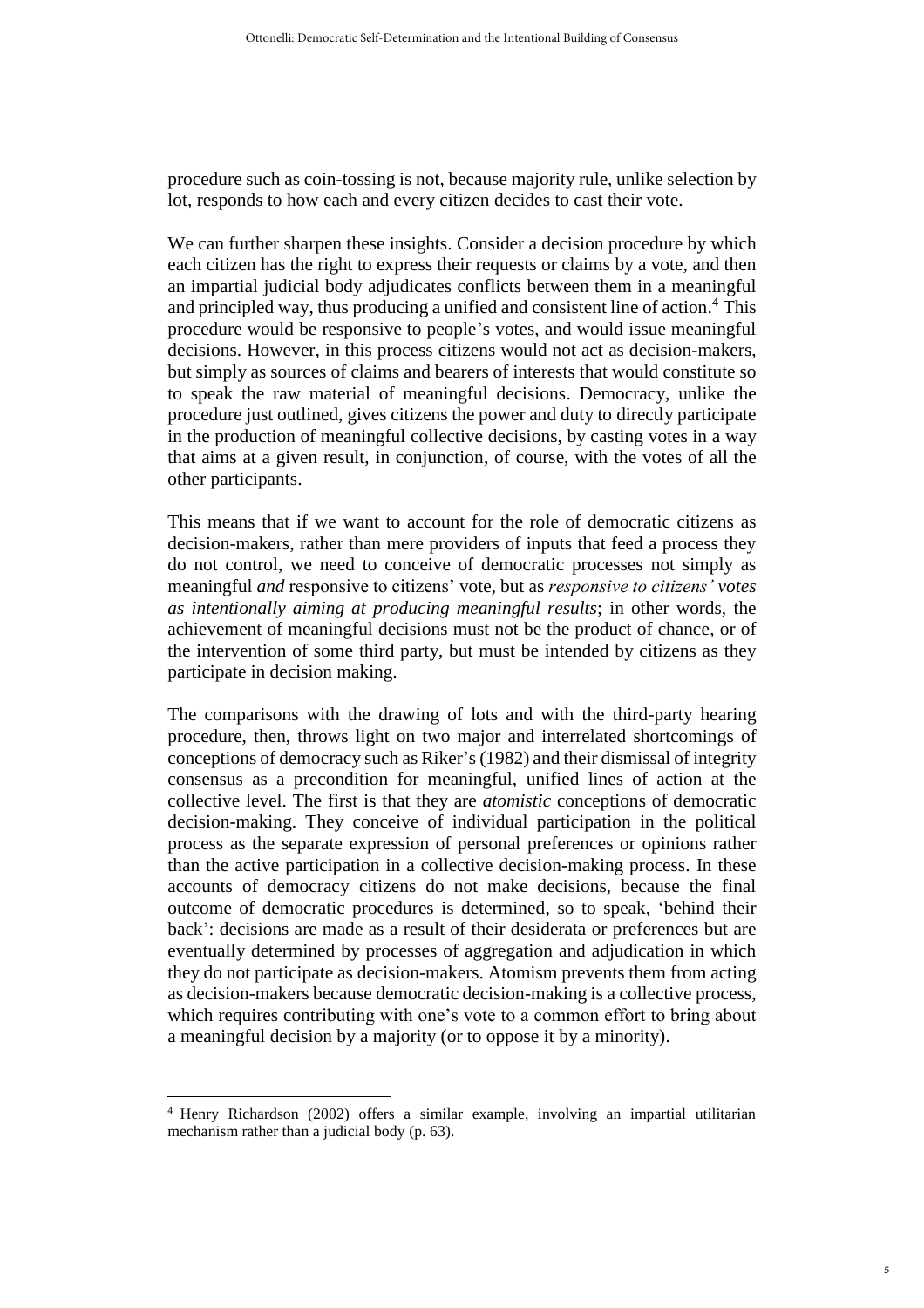The second and consequent shortcoming of these conceptions is that they conceive the outcomes of the democratic process as *unintentional*. Of course, in a process such as democracy in which many people participate with equal influence, for each of the participants the result cannot be 'intentional' in the sense that they have personal and absolute control over it. However, the results of the democratic process can be intentional in the sense that each of the participants aims at producing—by interacting with all the other participants the final content and meaning of the outcome of the collective process of decision-making.

In sum, by construing democratic decision-making as atomistic and unintentional, Rikerian models of democracy do not simply rule out democratic self-determination and integrity consensus. They also offer a very impoverished and shallow reconstruction of the value and functioning of democratic prerogatives, and of the individual political agency of democratic citizens. Integrity consensus is an essential condition for collective decisions to be meaningful and therefore for democratic participation to be conceived as a process of collective decision-making, rather than a random device fed by an atomistic pattern of individual votes.

#### **Deliberation, Integrity Consensus and Pluralism**

The insights about the essential connection between individuals' role as decision-makers and self-determination on which I built my argument in the last section mostly come from the deliberative camp. They aimed at vindicating not only the importance of self-determination for the democratic ideal but also a richer model of political agency than the one assumed by minimalist accounts of democracy like Riker's (1982). In the deliberative model, political agency does not simply consist in the expression of one's wishes and opinions, but in the participation in a reasoned collective process of decision-making, in which citizens exercise what is called *discursive rationality* (Bohman, 1996; Dryzek, 1992).

Another important, and related, suggestion coming from the deliberative camp responds to the second major claim of the Rikerian model of democracy, that is the claim that the kind of consensus required for collective self-determination and integrity is impossible to achieve, and in any case undesirable, because such integrity consensus is incompatible with pluralism.

In response to the claim that integrity consensus is impossible to achieve, some deliberativists have suggested that once we construe political agency as the participation in a reasoned collective process of decision-making, then we also find the way to overcome the paradoxical results exposed by social choice theory, thus proving that integrity consensus is not only needed, but also possible (for some classical statements see Cohen, 1989; Dryzek, 2002; Elster,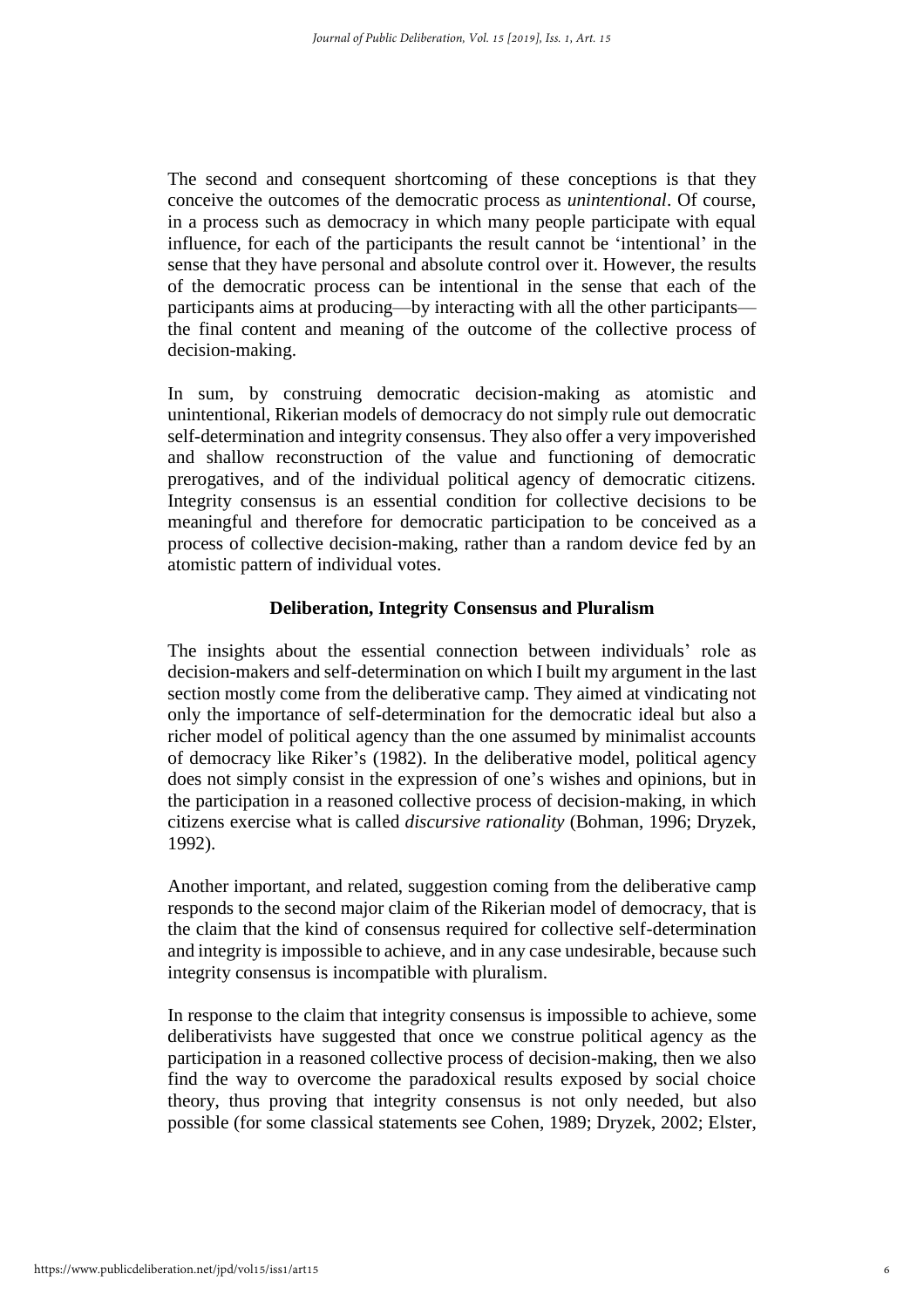1986; Sunstein, 1988), and therefore that democratic decisions can be meaningful.

The fundamental idea is that democratic decision-making turns out to be a random and meaningless process only if we assume, like Riker's model does, that democracy consists in the aggregation of idiosyncratic preferences or opinions that people develop and entertain in private. If instead we conceive of democracy as a decision-making method in which voting only comes at the end of a process of collective reasoning, then we also produce the conditions for avoiding cycles and inconsistent sets of decisions, thus ensuring an adequate level of integrity and unity at the collective level. The factual premise that underlies this claim is that by deliberating—by exchanging reasons in public the democratic polity will naturally converge towards a reasoned consensus, and reasoned consensus guarantees consistency and integrity in the decisions made through majoritarian devices.

This factual premise, in turn, is based on the assumption that public deliberation has a transformative effect on individual preferences (Christiano, 1993; Goodin, 1986; Pildes & Anderson, 1990; Sunstein, 1991). Deliberation makes people justify their preference orderings in public; this induces them to revise their preference orderings in such a way that they will be justifiable according to reasons and principles others can share. Selfish or idiosyncratic preference orderings will not withstand public scrutiny and will therefore be discarded or revised (Elster, 1998b; Goodin, 1986). The process will then naturally order individual preferences in common and publicly shared patterns. In other words, it will produce consensus (Cohen, 1989; Elster, 1986).

These claims have been challenged by a copious empirical and theoretical literature. <sup>5</sup> But even if it be granted for the sake of the discussion that deliberation does produce consensus, we are left with the second main challenge to collective integrity, which is the claim that, even if integrity consensus is possible, it is undesirable because it suppresses pluralism, which is a defining and valuable feature of a free, democratic society (Knight & Johnson, 1994; Rescher, 1993). In fact, the suppression of difference is politically suspect (Sanders, 1997; Young, 1996) and the dissolution of disagreement may even undermine rational public discourse (Friberg-Fernros & Schaffer, 2014; Sunstein, 2003). 6

<sup>5</sup> Serious doubts have been raised about the assumption that in a pluralistic society, in which people are free to reason in public, the natural outcome of these deliberative interactions would be consensus (Knight & Johnson, 1994; Ottonelli, 2010; Van Mill, 1996). For an assessment of empirical data, see Steiner, 2012, Ch. 6. For overviews of the empirical literature, see Thompson (2008) and Ryfe (2005).

<sup>6</sup> For a recent overview and discussion of the contrast between pluralism and consensus in deliberative democracy, see Martí (2017).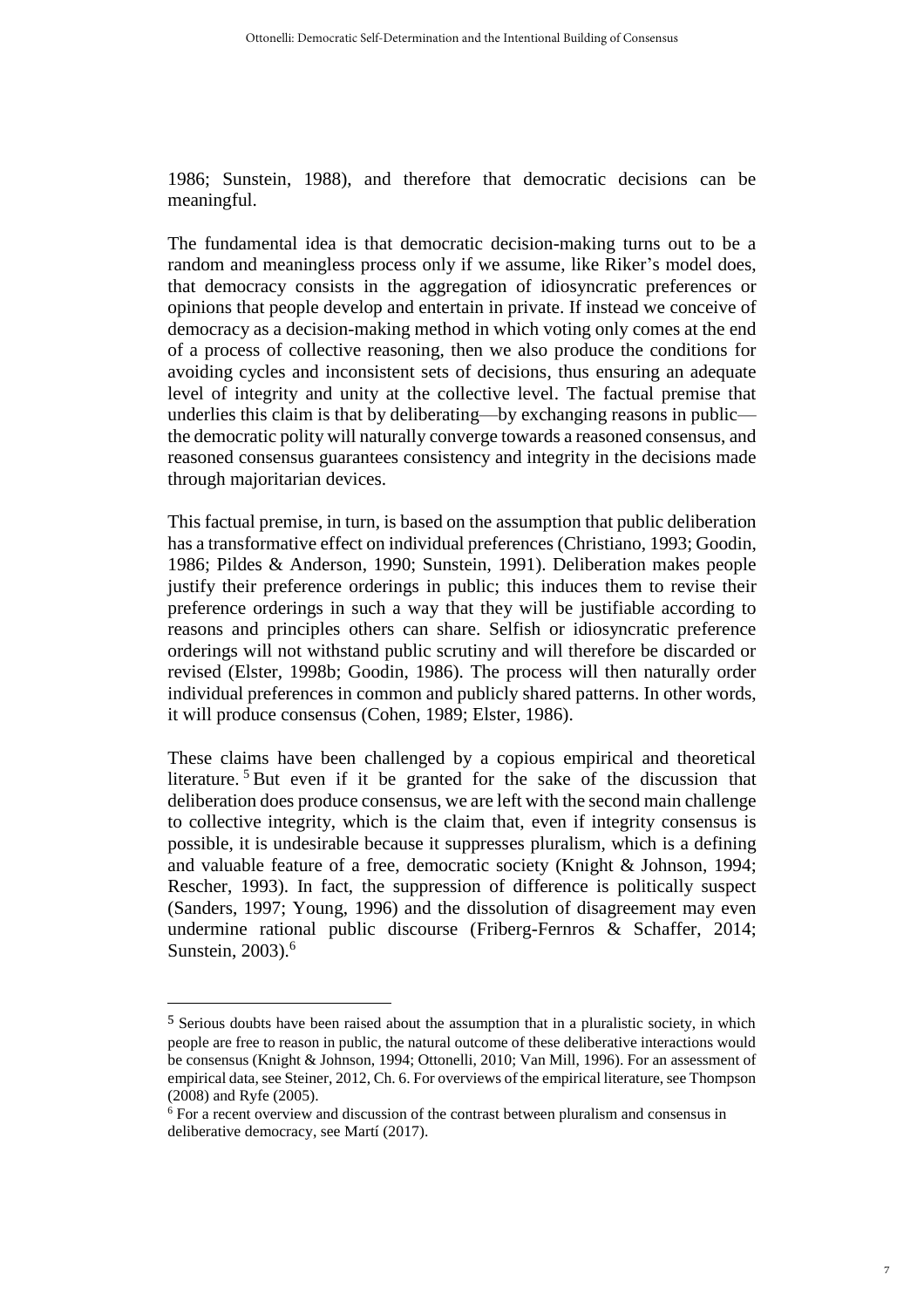The preoccupation with difference and pluralism, as is well known, has made many leading deliberativists give up consensus as an ideal or a goal of deliberation (Mansbridge et al., 2010). However, some strands of the theory of deliberative democracy specifically preoccupied with integrity consensus —i.e., with the specific role that consensus plays in ensuring the conditions for integrity unity of agency at the collective level— have not abandoned this ideal; for it may be argued that, contrary to other functions of democratic consensus, integrity consensus does not require especially high levels of homogeneity in people's views. <sup>7</sup> All that is needed is for the polity to display a *sufficient* degree of consensus to make its decisions meaningful and consistent.

In fact, a well-known discovery of social choice theory is that for majority voting to be immune from paradoxical and inconsistent results it is enough that individual orderings of the alternatives on the political agenda be 'single-peaked' (Black, 1958), meaning that they can be represented along a common spatial dimension. Borrowing this model from social choice theory, some mainstream deliberative theories of democracy have replaced the ideal of full consensus as a guarantee for integrity with less demanding ideals, such as 'metaconsensus', 'agreement at a metalevel' or consensus on the dimensions of political decisions (Dryzek & List, 2003; Dryzek & Niemeyer, 2006; List, 2002; List, 2018; List & Koenig-Archibugi, 2011; List, Luskin, Fishkin, & McLean, 2013). These lighter forms of consensus do not demand that citizens have identical preferences with regard to the available policy options; they only require that they share the same ways of conceptualizing such policy options and their implications along the same dimensions. It can be shown that if this requirement is fulfilled, then the individual orderings of the options on the political agenda will be 'single-peaked' (Dryzek & List, 2003; Dryzek & Niemeyer, 2006; Miller, 1992), and therefore majoritarian decision-making will produce decisions that display consistency and integrity.

The role of deliberation in achieving consensus has been revised accordingly: we cannot hope for deliberation to produce full convergence on how people rank different policy alternatives on the agenda, but we can still expect deliberation to produce consistent and rational collective decisions to the extent that it will generate a common dimension along which to conceptualize and evaluate such alternatives (List, 2002). This common conceptualization, by fitting the requirement of single-peakedness, will ensure that the outcomes of democratic procedures display integrity. So, for example, in a society that is deeply divided about the immigration policies to adopt, people will have very different views about how to rank the available options in terms of the right of

 $7$  If we pursue consensus because we want to preserve personal freedom, for example, we will also seek the highest degree of consensus across the political community, since the higher the number who agree, the smaller the number who will have unwanted laws imposed on them. The same could be said about the quest for consensus inspired by the desire for inclusion. If we seek consensus to pursue integrity, in contrast, we do not need to adopt a maximizing principle.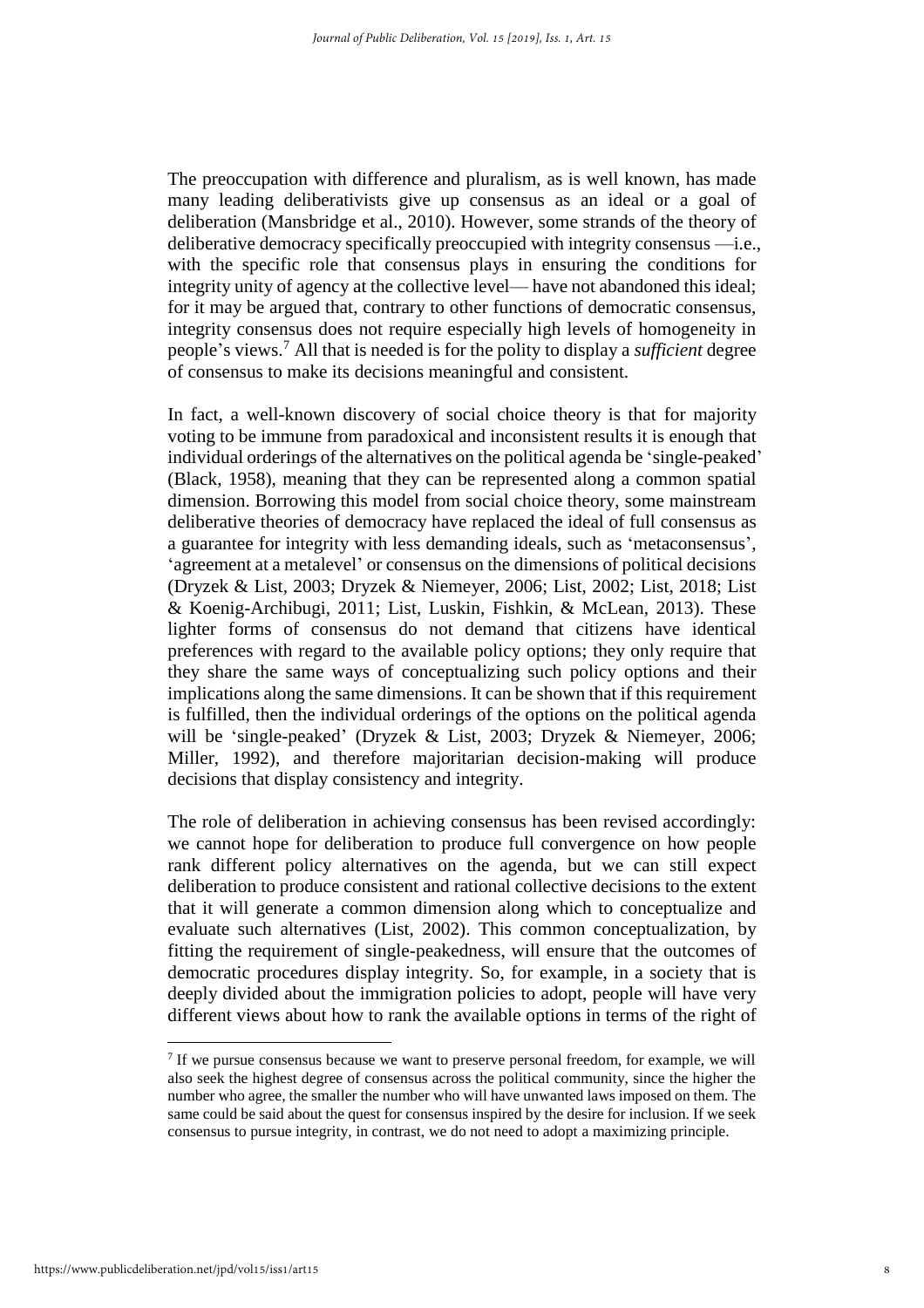immigrants to access to the national territory, their enjoyment of social and economic rights, and the acquisition of citizenship. But through deliberation people might come to characterise and weigh those disparate stances along one and the same evaluative dimension, for example exclusion/inclusion, ranging from those positions that most value excluding foreigners from all sort of access, to those that most value their full access and integration into society. If this shared conceptualization is made possible, then it can be shown that the choices made by majority voting will be consistent and display a unified line of action, despite the deep pluralism that characterizes the society in this policy area.

#### **Why the Deliberative Approach to the Building of Integrity Consensus Does Not Fulfil Its Promises**

The models that rely on deliberation as a device for producing integrity consensus (from now on, D-models), by stressing the importance of discursive rationality as an essential component of democratic agency, promise to rescue the notion of popular control and self-determination as essential to the democratic ideal. According to this line of reasoning, a democratic process guided by discursive rationality is conducive to consensus to a degree sufficient to guarantee integrity and consistency at the collective level, thus avoiding the paradoxical outcomes that would make the idea of self-determination nonsensical. Moreover, to the extent that D-models allow for lighter forms of consensus than full substantive unanimity, they promise to achieve such a goal without undermining pluralism. In this section, I would like to raise doubts about the validity of these claims.

Let us consider first the claim that D-models do not undermine pluralism. We have seen that this claim relies on the notion that to guarantee integrity and consistency in democratic decisions we do not need to achieve a high degree of uniformity in how people rank the options on the political agenda and vote on them. Integrity consensus, that is the kind of consensus that is needed in order to ensure collective integrity, can simply amount to a sufficient degree of uniformity, or to the 'metaconsensus' over shared dimensions of policy evaluation that ensures single-peakedness. However, the apparent attenuation of these uniformity requirements does not really reconcile D-models with pluralism. In fact, the problem with D-models does not lie as much in the degree of uniformity that they require in order to ensure integrity as in the way in which such uniformity, however mitigated, is supposed to be promoted by deliberation. As we have seen, in fact, D-models explain the integrity-promoting role of deliberation by claiming that deliberation creates common patterns of evaluation, opinion and principles that guarantee a sufficient degree of convergence in how people cast their votes. This represents a serious threat to pluralism, because pluralism concerns above all exactly such a variety of patterns of evaluation, opinions and principles.

9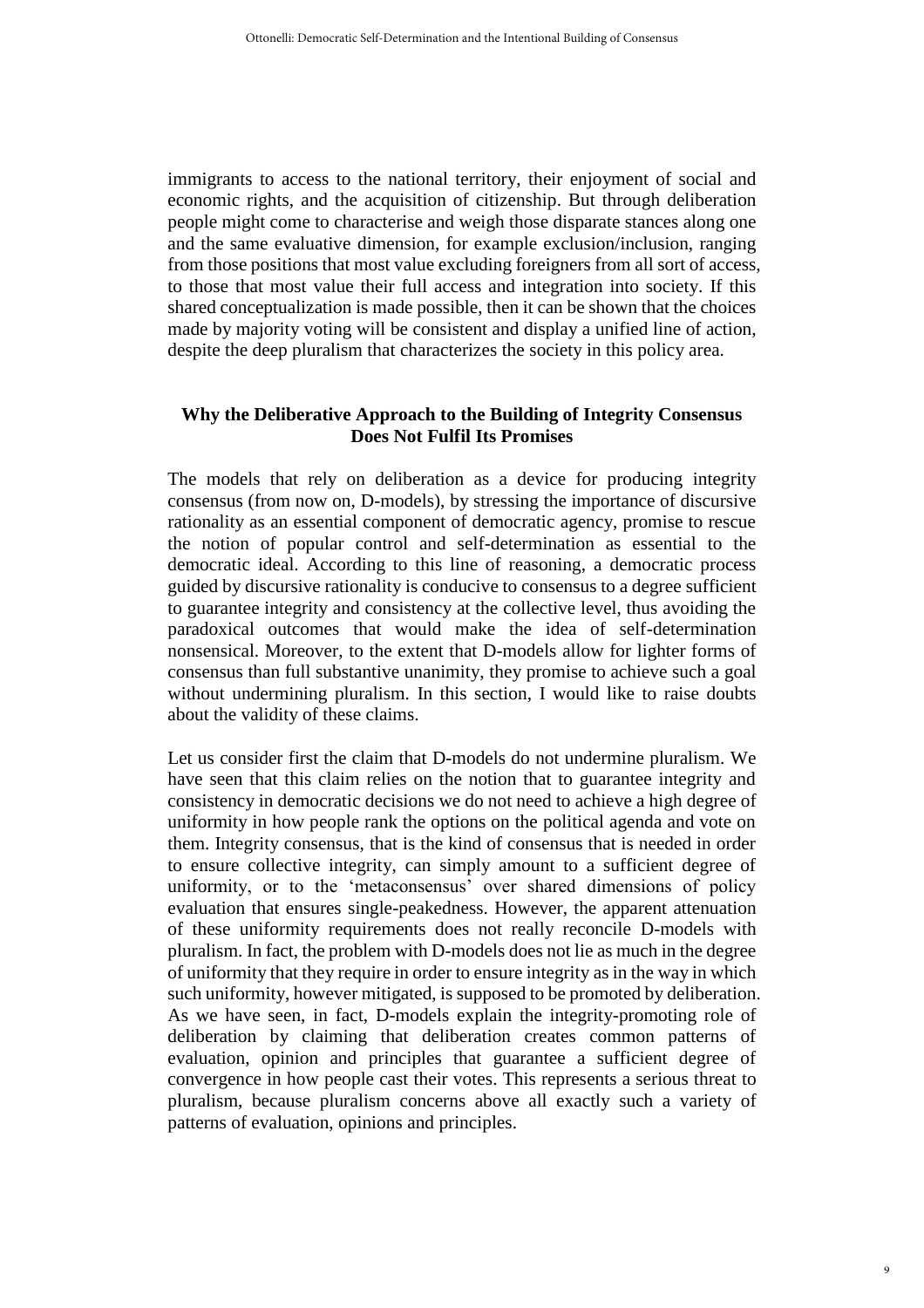Most importantly, this also holds for the varieties of the D-model that rely on 'metaconsensus'—the representation of political issues along the same conceptual dimensions, which guarantees single-peakedness. As we mentioned, metaconsensus is compatible with different preference orderings of the alternatives on the political agenda and different ways in which people cast their vote; however, it requires that the members of a polity conceptualize the issues on the political agenda in exactly the same way. This substantially curbs pluralism by making everyone look at the world through the same conceptual lenses (Ottonelli & Porello, 2013). Again, it can be argued that pluralism does not concern so much how people rank policy alternatives but most importantly consists in people's having different worldviews—different ways to *conceptualize* their social world and represent different policies, their impact and their relations to underlying values and principles. For instance, in our example of a community divided on immigration policies, the reduction of all their different stances to the dimension exclusion/inclusion significantly shrinks the variety of ways in which the difficult political choices involved can be conceptualised, ruling out other possible dimensions of the debate, such as the relation to local and global economic justice, or the degree in which personal freedom and free movement are achieved.

In sum, with regard to pluralism, the problem with the D-models of how integrity consensus can be built—including the apparently less demanding variety based on 'metaconsensus'— is not so much that they produce uniformity in voting patterns, but that they promise to achieve such an outcome by narrowing the cognitive and evaluative landscape of the members of the polity.

Let us now turn to a second problem with the way D-models promise to rescue the integrity-building role of consensus. In D-models, integrity consensus, and the consistency of collective decisions that such consensus makes possible, are generated as side effects of deliberation, and therefore cannot be seen as the intentional product of participants' political agency. In this respect, deliberative accounts of consensus do not rescue democratic participation from the main shortcomings of Rikerian models: *atomism*, by which democratic decisionmaking is conceived as the product of separate decisions at the individual level, and *unintentionality*, by which the outcomes of the democratic process of decision-making are produced as unintended results of the participants' involvement.

These shortcomings appear evident if we look at how deliberation is assumed to produce consensus in D-models. As previously mentioned, according to Dmodels the convergence of preference orderings, or their alignment along single-peaked patterns, is achieved because deliberation acts as a 'filter', by discarding those preference orderings that cannot be publicly justified to others (Dryzek, 1990; Dryzek & List, 2003, quoting Elster, 1998a; Goodin, 1992).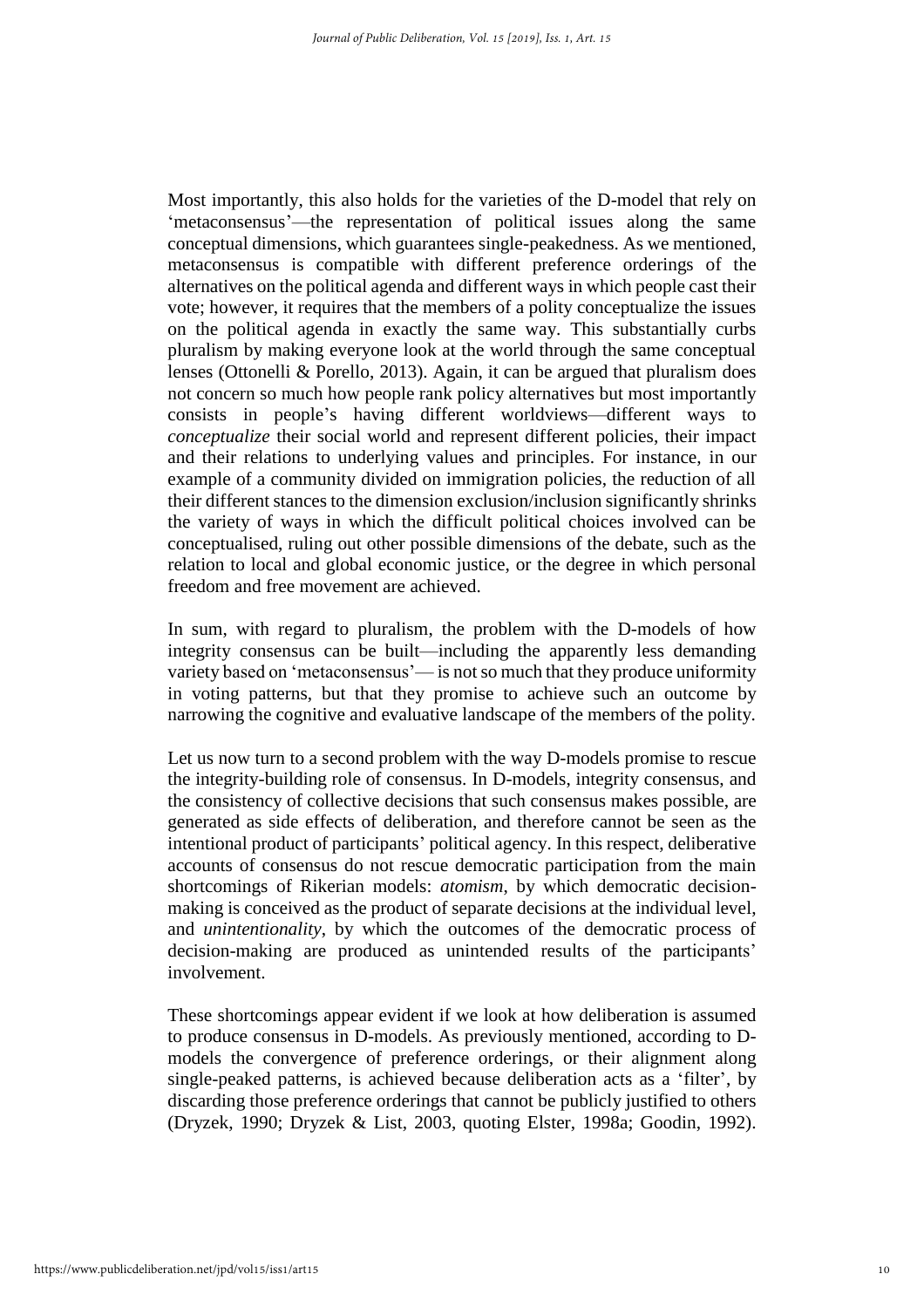However, this filtering is produced as a side effect of the participants' engagement in discursive processes in which they aim at providing reasons and making claims that others can also share. The final vote they take on the issues on the political agenda is fully determined by this process, rather than by their conscious attempt to steer collective decision-making in a way that instantiates integrity and consistency. In deliberative theories of the democratic process, consensus—whenever it emerges—is a by-product of deliberation (Fuerstein, 2014).

It might be objected that this is not true of all accounts of deliberation. In Habermasian accounts, for example, participants do not simply aim at exchanging reasons that can be shared by others, but actively aim at reaching (rational) consensus because such a consensus is an essential presupposition of their discursive practices. However, this is not enough to make the process intentional in the sense relevant for the present discussion. In fact, if we want to obviate the faults of Rikerian models of the democratic process and fully account for citizens as engaged in a process of collective decision-making, we need to conceive of citizens as pursuing consensus in view of its importance for achieving meaningful decisions. That is, consensus must be pursued in its *integrity-building role*, as a guarantee of collective integrity and democratic self-determination. In D-models, instead, participants are at best interested in consensus simply as an ideal endpoint of their rational deliberation. When such consensus is reached, and therefore the choices produced through the democratic process display the degree of consistency and integrity necessary for them to be meaningful, this further outcome happens without being actively sought by the participants in deliberation. In this sense, the reaching of consensus—in its integrity-building role—can be described as unintentional.

It might be objected that this discussion assumes too narrow a view of what it takes for integrity consensus to be intentional. After all, in D-models participants in deliberation *know* that integrity consensus follows, as a natural by-product, from their deliberative activities, even if they do not directly aim at it. Why should not this count this as an intentional result? In reply to this possible objection, compare this to the imagined procedure that we discussed in the first Section of the paper, in which people submit their votes to a commission that subsequently mingles them into a series of policies that display integrity and consistency, and therefore a meaningful and unified line of action. Also, in this case the participants know that a meaningful result will ensue from their participation and take an active part in producing such result by submitting their vote; however, this is not enough to make them the intentional authors of the meaningfulness and unity of such line of action. In the same way, participants in a deliberative process that does not aim—among other things at producing integrity consensus cannot be said to be the intentional authors of the unity of such line of action.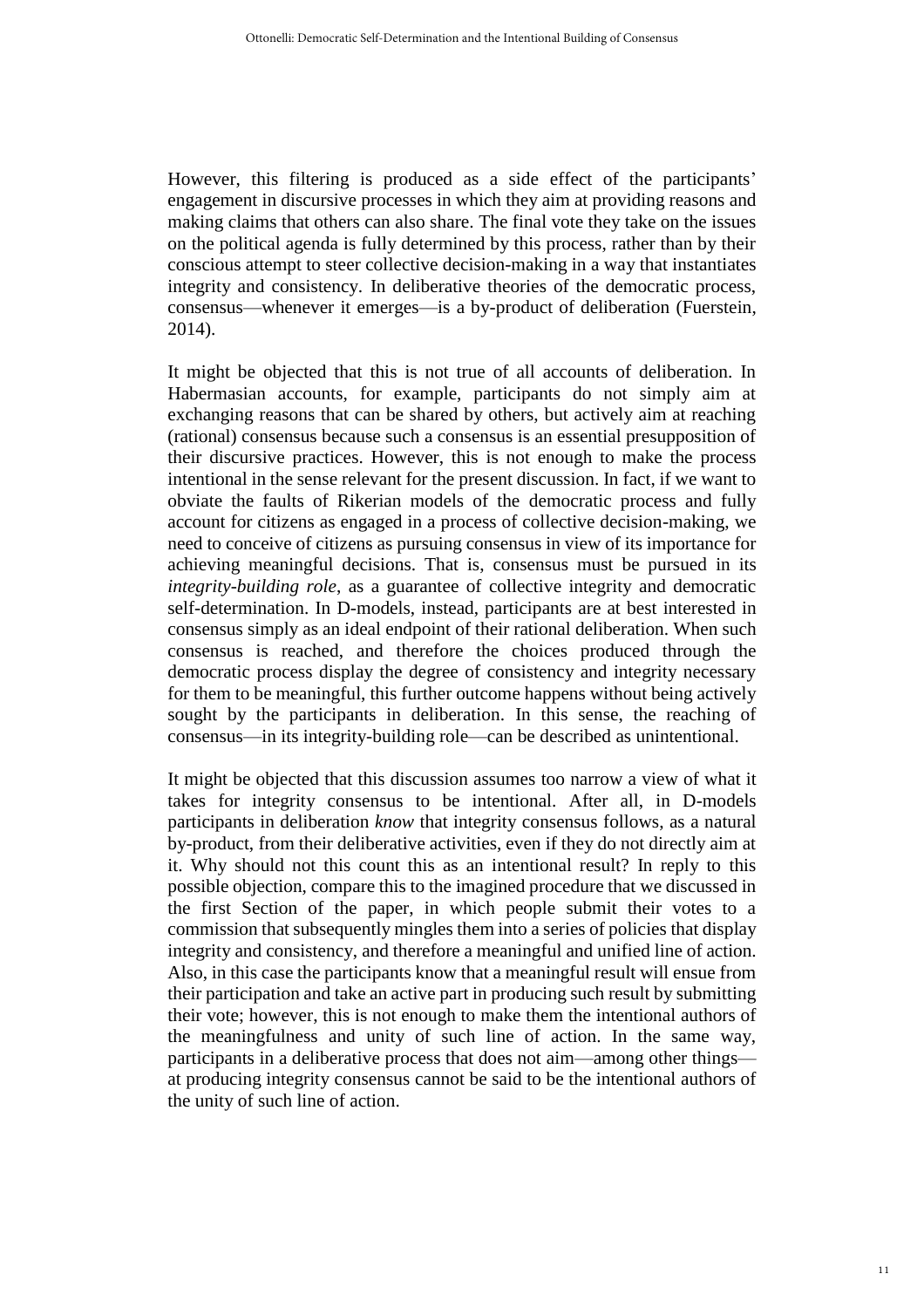This feature of D-models pairs with their atomism. In D-models a participant's stance on the decision to be made after deliberation and the way she votes is independent of how other people vote. It might be objected that this charge of *atomism* assumes that D-models display only a form of 'weak dialogicality' (McMahon, 2000). In 'weakly dialogical' models, people exchange reasons in public but then issue separate individual judgments about the decision to be made. But this is not the only way we can conceptualize deliberation in Dmodels. In 'strongly dialogical' models not only the deliberative stage in which individual judgments are formed and transformed, but also the very moment at which people vote or otherwise express their conclusive views about what should be done are collective and reciprocal—each participant expresses her judgment while knowing that others will do the same. In William Rehg's (1991) words,

I can be rationally convinced of the worthiness of a norm only if I suppose that others are rationally convinced, which in turn depends on their supposing that I am rationally convinced. If this is not to be a vicious circle, then rational conviction must be something that we arrive at together (p. 44). $^8$ 

Appealing to strong dialogicality, however, is not enough to dispel the charge of atomism in the relevant sense for our discussion. If citizens must act as decision-makers, and therefore must directly aim to achieve the consensus needed to produce meaningful decisions, then the decision-making process must be non-atomistic in the sense that it must allow them to mindfully coordinate their actions. An account of decision-making is genuinely nonatomistic in the sense specified, then, when in making such an effort of coordination each voter takes other people's votes as an *independent* reason for deciding how to vote. In D-models, instead, voters do not take into account the way other people vote or express their political preferences as an independent reason for action, but only as evidence of other people's judgments and only to the extent that they are supposed to head in the right direction. This is required by the deliberative nature of the process. When I am deliberating with others, to take their vote as a basis for my voting, I need to assume it reflects good or valid reasons; this means that in casting my vote what I actually take into account is not my fellow citizens' votes, but the reasons behind those votes. In this sense, although in deliberation people influence each other by arguing and exchanging reasons, the deliberative model of decision-making is no less atomistic than Riker's model.

In sum, D-models of democratic decision-making, notwithstanding that they offer a richer account of political agency than Rikerian and minimalist models, still represent democratic decision-making as atomistic in the sense that votes

<sup>8</sup> Quoted by McMahon (2000, p. 521).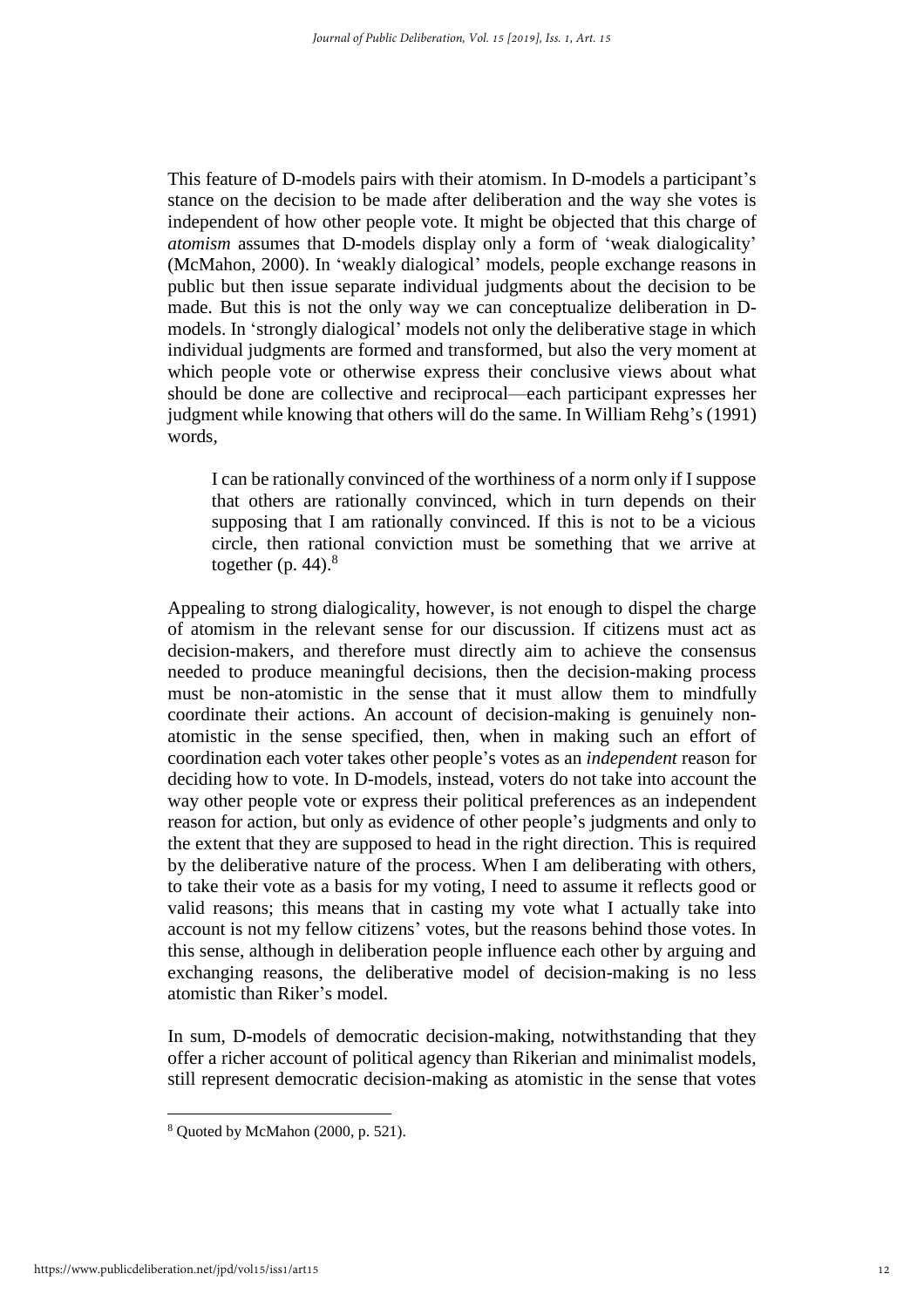are fully independent of each other, and are unintentional in the sense that integrity consensus is not aimed at by participants but is instead a by-product of their deliberative exchanges. Therefore, D-models cannot rescue the fundamental notion that, in a democracy, citizens must act as decision-makers.

#### **The Missing Element: Political Prudence**

If we want to fully rescue the integrity consensus that underlies selfdetermination, we need a different account of consensus-building from the one provided by D-models. Such an account must explain consensus-building as the intentional product of the agency of participants in democratic decision-making. In this section, I suggest that what is needed is to add a further dimension of political agency to the discursive rationality instantiated in D-models. I propose to call this missing element *political prudence* (PP).

By political prudence I mean the general capability of devising the opportunity and rationale for engaging in the different political activities allowed by democratic political rights. Examples of the exercise of political prudence are the decision whether to participate in a general strike against the government; whether to desert the ballot box as a form of protest; whether to engage in deliberation and pursue one's political vision by trying to convince the general public of the rightness of one's views, or whether to resort to compromise and accept a middle ground with one's political opponents; and more generally all the instances in which it behoves citizens to judge how best to exercise their political rights.

Many deliberative theories of democracy, and notably all those that allow for compromises and deviations from pure deliberation, seem to rely on the capacity for political prudence: they assume that citizens may judge when the moment has come to relinquish the purely deliberative mode and engage in negotiations and compromises (Bohman, 1996; Habermas, 1996; Mansbridge, 1999; Mansbridge & Martin, 2013), or, conversely, when they should try to push for a given political issue to be debated in the deliberative mode. However, in deliberative accounts, such a capacity is seldom theorized as a distinct component of democratic agency.

Among the tasks of political prudence, I want to suggest, is also the assessment of the reasons, circumstances and means for achieving integrity consensus. In a model of how integrity consensus is achieved through the resort to political prudence (from now on, PP-model), citizens engage in deliberation and other political activities enabled by their democratic rights while at the same time keeping an eye on the overall effects of their activities on collective decisionmaking. This may guide their choices and actions in at least two ways.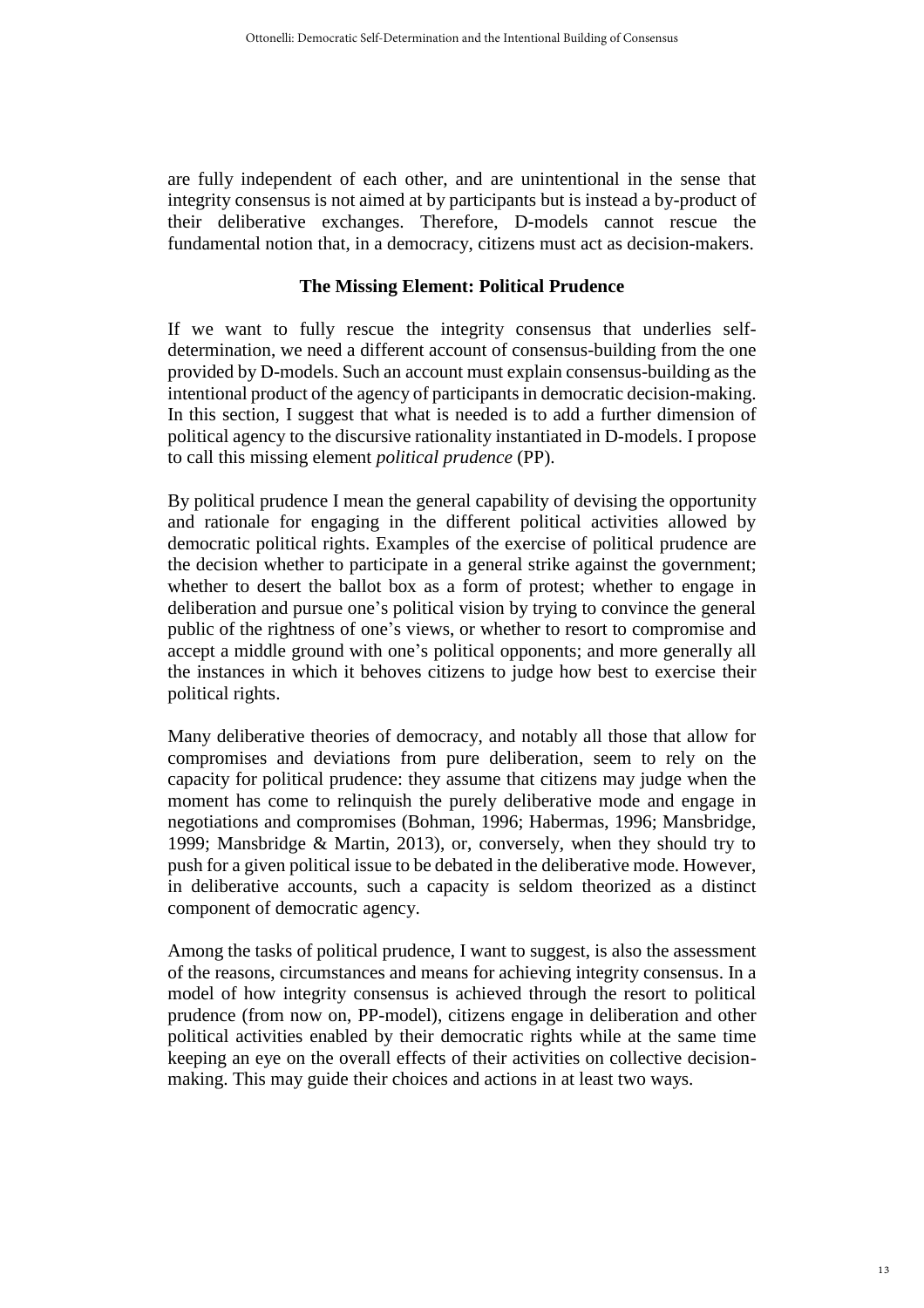First, it can encourage citizens to think about the right timing for pressing an issue for public deliberation, in consideration, for example, of the destabilizing effects that it may have on the political system and existing majorities, or of the proximity of electoral junctures that would make such effects dangerous for political stability. Deliberation does not flow by itself, and the order and mode in which specific issues come to the fore in the public sphere is decided by political parties, movements, associations and individual citizens. These decisions have an enormous impact on the capacity of the polity to preserve integrity and unity of agency. In fact, in his attack on the populist ideal, William Riker (1982) provided various examples of how throwing a divisive issue on the agenda, or framing the underlying principles in an inflammatory way, can create cycles, paradoxes and inconsistency.<sup>9</sup> There is no reason to believe that this knowledge can only be used (as Riker suggests) by malevolent political actors who aim at destabilizing existing majorities. It can be used, and is often used, by the citizens of a democratic polity to maintain consensus and integrity when they are needed.

Second, and very importantly, citizens can also decide to vote 'insincerely' or 'strategically'—that is, in a way that does not reflect the way they would order the policy options if they had merely to decide on the basis of their own conscience or preferences. Strategic voting is often associated with manipulation, by which voters falsely represent their preferences to produce an outcome that favours their preferred options. However, strategic voting can also be used for other purposes than self-advantage. It can be instrumental to the pursuit of the consensus that is necessary to make meaningful collective decisions, when citizens realize that 'sincere' voting would create instability or inconsistent results at the collective level, thus compromising collective integrity and the meaningfulness of democratic choices.

Upon reflection, we can see that the PP-model offers a familiar description of powers and activities already instantiated in our democratic polities and protected by democratic rights. The introduction of the notion of political prudence is not a call for dramatic changes in our institutional practices; rather, it is meant to account for the importance of the ample leeway democratic rights offer citizens in terms of intentionally steering collective decision-making through their political activity and engagement.

If we conceive the building of integrity consensus as the product of intentional actions and decisions by the citizens of a democratic polity, then we also recognize that it is up to them whether and to what extent they want to pursue such an aim. The premise of our argument so far is that the members of a democratic polity have an interest in acting as decision-makers, rather than mere

<sup>9</sup> For a thorough and critical discussion of Riker's examples and of the related literature, see Mackie (2003).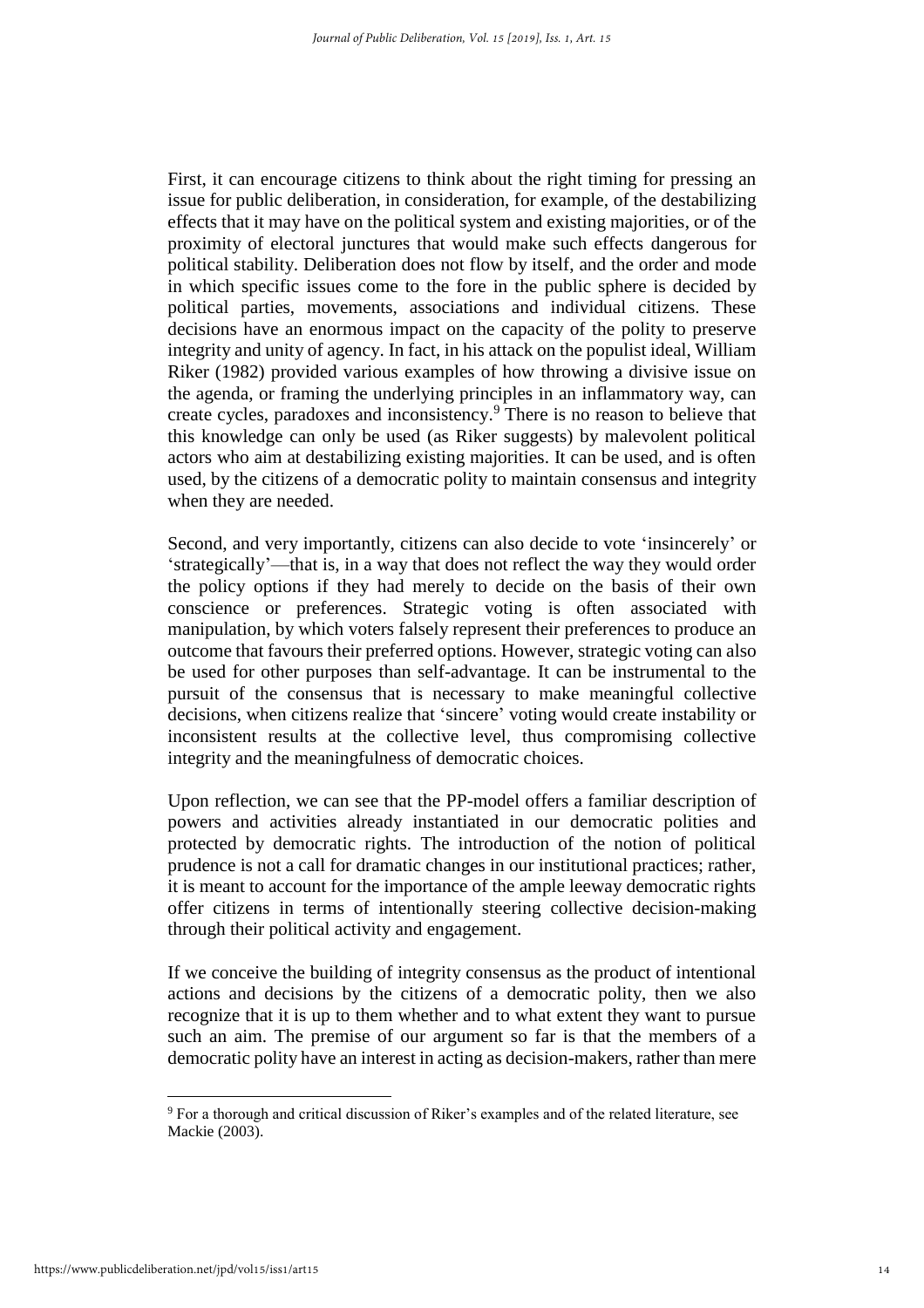gears in a mechanical device that produces random selections among policy alternatives. This interest must translate into the possibility of intentionally taking action to ensure the consistency of democratic decisions and the integrity of the democratic polity. However, this is an interest that citizens always need to balance against other considerations, including the dictates of their conscience or the need to keep dissensus alive. In other terms, conceiving of consensus-building as the product of the intentional actions of citizens, as the PP-model does, also leaves citizens the room to decide how to balance and negotiate the unity of agency of the polity with other interests that pull in the opposite direction. So, for example, the PP-model recognizes that citizens can decide when restoring collective integrity would require too high a price to pay in terms of justice, so that they should pursue their view of justice by arguing for it and voting accordingly. Moreover, this model recognises that citizens have the discretion to decide when it would be a good thing, after all, if the existing consensus and integrity were broken. <sup>10</sup>

The PP-model of how consensus is built in democratic decision-making is obviously—almost trivially—immune from the flaws that affect the models we have previously discussed. First, in the PP-model, democratic decision-making is not atomistic, since citizens, in casting their votes, take into account the consequences their votes will produce once aggregated with the votes of others. This means that the way other people will vote counts as an independent reason for deciding how to vote, rather than mere evidence for what counts as a good decision, as is the case with D-models. Convergence and consensus are created as the result of an intentional pursuit of coordination by each and every citizen.

Second, in the PP-model the seeking and achievement of integrity consensus can be intentional. Citizens cast their vote and participate in public deliberation having in view the overall results of their actions in terms of the integrity and consistency of their political community as a self-directing polity. Integritybuilding consensus, then, will not be achieved mechanically, or as a by-product of democratic activities that are directed to other goals (be that deliberating, compromising,  $11$  or other forms of political interaction), but it will be the product of the exercise of intentional actions by citizens.

<sup>&</sup>lt;sup>10</sup> This is a main difference from those models of democratic decision-making that are based on a pre-commitment to abide by the decisions of the majority (Gilbert, 2006), as well as from those models that make the acceptance of the position of the majority conditional on the quality of the deliberative process (Moore & O'Doherty, 2014).

 $11$  Henry Richardson (2002) has addressed the problem of agreement within a democratic polity by appealing to 'deep compromises.' These compromises are motivated by the joint intention to achieve convergence in the light of the realization that each party has its own separate and legitimate aims and goals. Richardson's compromises are not atomistic, because they require coordination. However, they are not a satisfying solution to the problem we are considering here, because like other kinds of compromise they cannot guarantee integrity at the collective level (Besson, 2005); and, whenever they happen to produce such integrity, integrity is not the object of the intentional action of the participants in the process.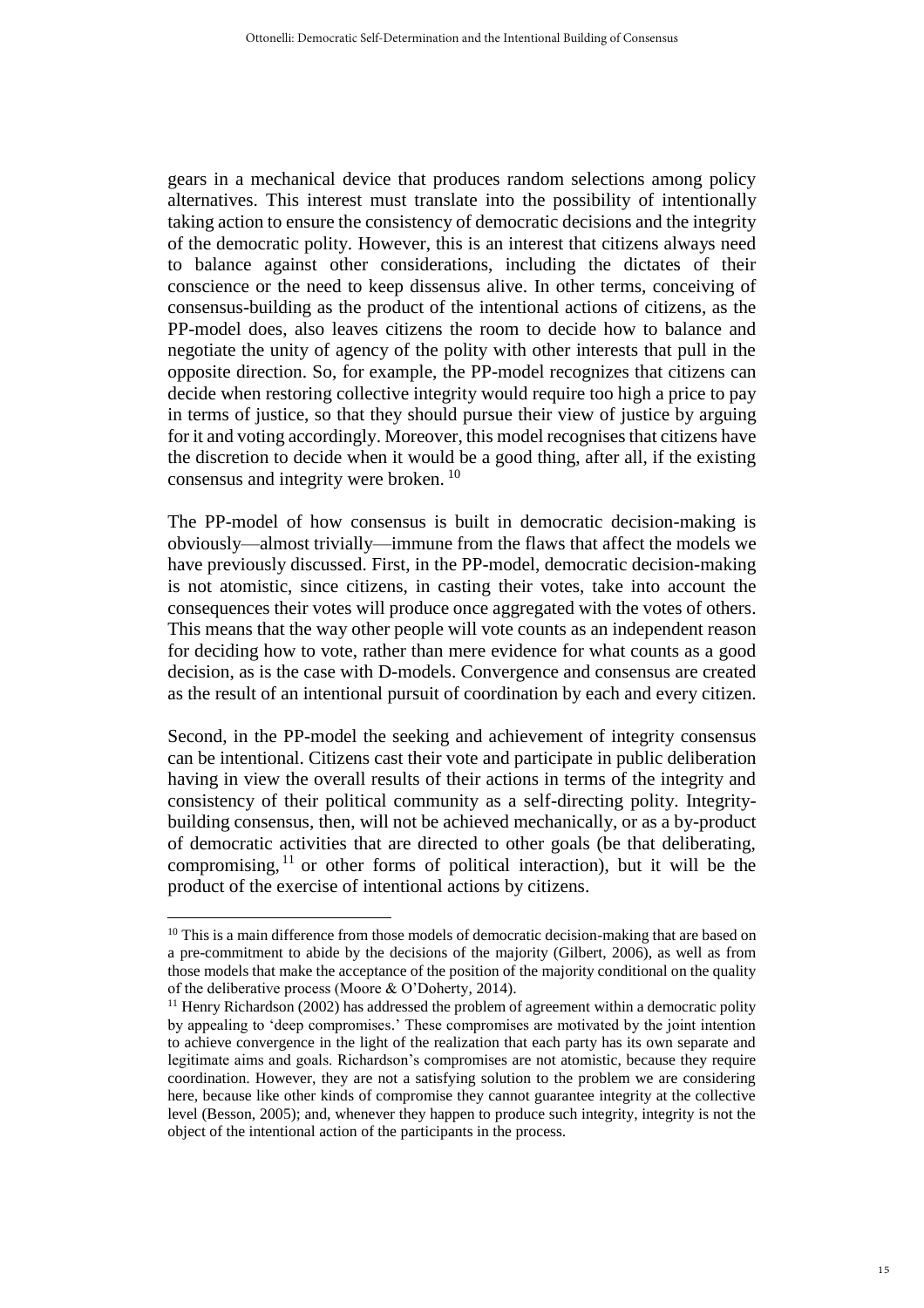Third, the PP-model can find room not only for pluralism, but also for open dissent. This is true in two senses. First, in the PP model the substantive consensus that guarantees collective consistency and integrity does not need to be reached through a transformation and *reductio ad unum* of people's underlying views, values and principles. Second, as we mentioned political prudence allows for a careful and calculated balancing of the need to reach collective integrity and meaningful decisions with the contrasting interest in expressing one's differences with, or open dissent from, the views of the majority. The control that political prudence leaves to the democratic public allows minorities to consider acceding to the consensus only to the extent strictly required to ensure integrity at the collective level.

#### **Coordination, Motivations, and the Risk of Manipulation**

The PP-model of democratic decision-making, whatever its merits, may not look feasible. The exercise of political prudence, even if limited to the achievement of collective integrity, requires a high degree of coordination and the ability to forecast the overall results of one's choices once they interact with other people's actions through democratic procedures. In response to this concern, two important points need to be stressed.

First, the PP model is just a normative and regulative model. It does not ensure citizens will always be able to meet its standards. What such a model does is to make sense of our intuition that in democratic government an essential connection exists between individual agency and collective self-determination and that this connection requires that citizens may intentionally contribute to steering the course of collective decision-making.

Second, the objection overstates the coordination problems involved in the PPmodel, and overlooks some of the powerful instruments citizens can count on in devising their deliberative and voting strategies. A complete account of how coordination problems relate to how collective integrity can be overcome exceeds the limits of present discussion. However, I would like to mention two obvious tools we are currently using, in our democracies, to coordinate our actions with those of our fellow citizens and forecast their deliberative and voting behaviours. The first tool is parties and other political organisations. Parties themselves are powerful means for coordination (Budge, 2006; Dewan & Myatt, 2007; Sartori, 2005), but their internal life and relation to the rest of the polity are also a fundamental source of information about the intentions and aims of their affiliates. A second tool is opinion polls. These are very controversial elements of our current practices, especially when they are uncritically taken as plain expressions of 'public opinion' (Bourdieu, 1973), or when they are subject to manipulation by party leaders to fake consensus (Herbst, 1995; Jacobs & Shapiro, 1995). However, they play an essential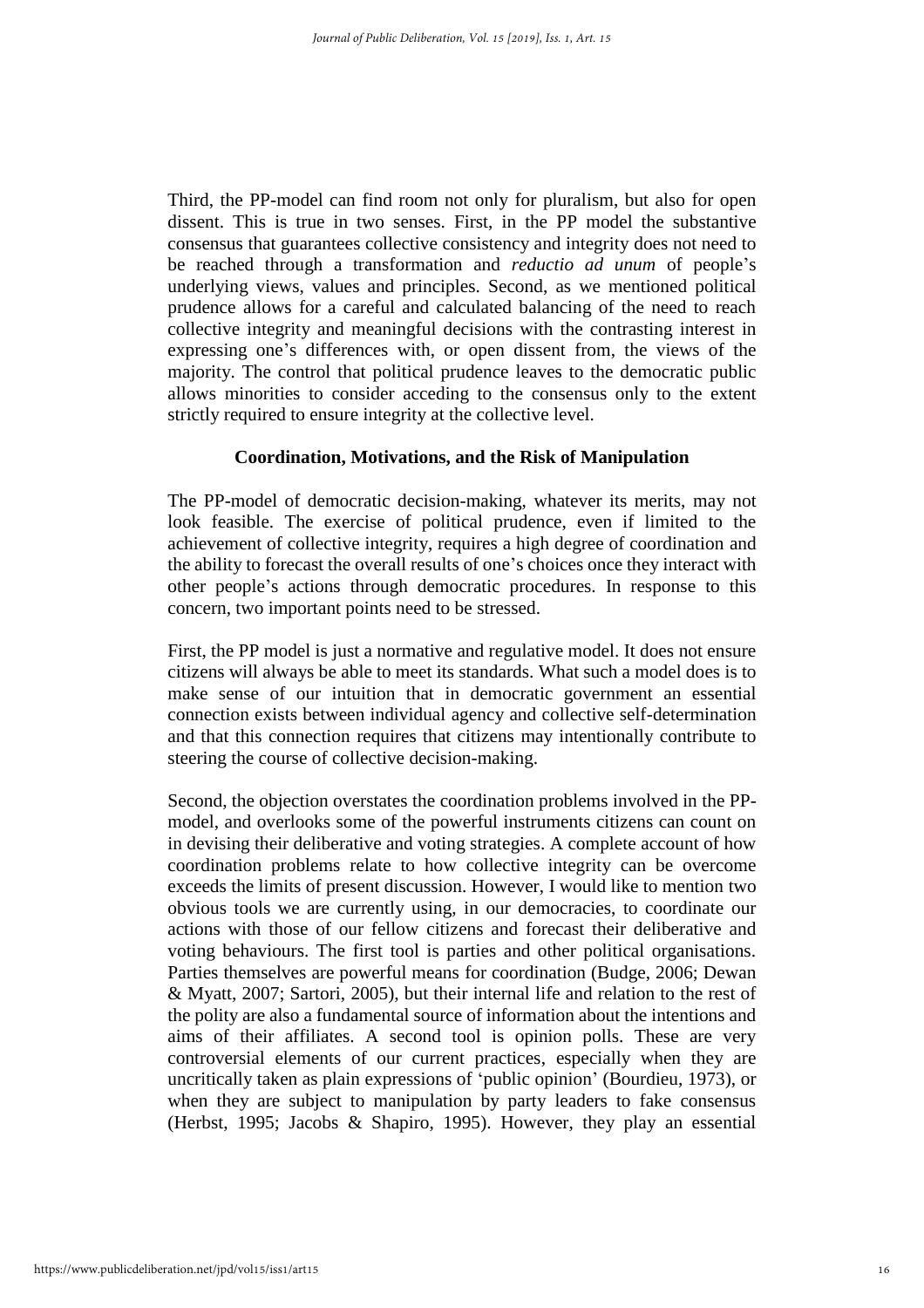informative function for the democratic public. Polls change, and we may conjecture that this happens because citizens reorient their intentions in light of data acquired though previous polls (Fey, 1997).

Even if concerns about the actual capacity for coordination are dispelled, doubts can be raised about whether the democratic public can ever develop the right *motivations* for engaging in such complex practices. This motivational challenge can be addressed by recalling the response that some deliberativists have offered to a parallel objection that was directed against the idea that citizens would be motivated to engage in deliberation. They have rightly pointed out that, in spite of being presented as 'realistic', the alternative models that depict democracy as a game for the competition of interests are unable to explain the actual practice of democracy and fail to offer a credible account of why citizens should be motivated to participate in such a dismal game. In the same vein, it may be argued that political prudence, far from being unrealistic, is what makes sense of the actual practice of democracy. Citizens would not be as motivated to participate if they knew they could not exercise any direct control on the meaningfulness of democratic decisions, or if they knew their participation would be likely to issue in inconsistent and paradoxical decisions. So, they have an inherent interest in steering the decision-making process in such a way that its final results make sense and display integrity, and that they do so as a result of citizens' actions and choices.

A final, important concern may be raised about the fairness and nonmanipulability of citizens' voting as guided by political prudence. The PPmodel may seem to hand too much power and discretion to participants, and we may worry about possible abuses and path-dependence. Minorities can be induced to consensus by the threat of breaking up collective integrity.<sup>12</sup> Even worse, when a sufficient degree of consensus is lacking and needs to be built through the conversion of some participants to voting patterns that will guarantee consistency and stability, which groups getsaddled with that task may depend on arbitrary circumstances and may unfairly burden disempowered minorities. These effects are supposedly not possible in D-models, in which the whole process of consensus-building is guided by public argument and therefore is not subject to arbitrariness. However, three important facts need to be recalled about the PP-model. First, the danger of manipulation can be tamed by a high degree of publicity and transparency in the institutional tools used for coordinating votes. For example, measures can be taken to ensure the independence, openness and non-manipulability of the data provided by opinion polls, and the internal life of parties can be made more transparent to the general public. Second, in the PP model the exercise of political prudence is not supposed to replace deliberation, but to complement it. Moreover, the PP-model

 $12$  This risk is especially high when the collapse of integrity is perceived as very dangerous (see for example Wantchekon, 1999).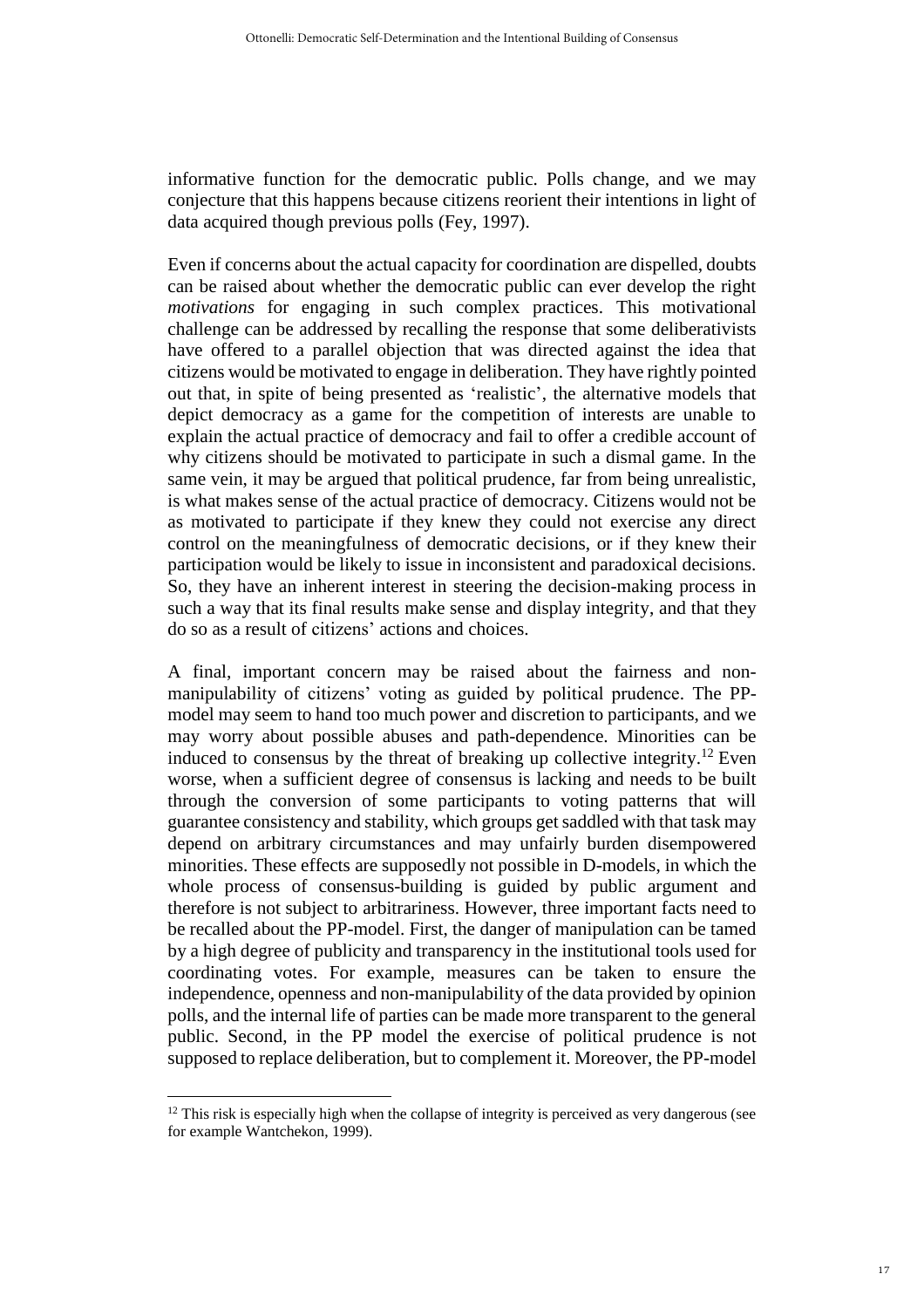extends deliberation not only to the merits of different proposals but to the very process of elaborating collective strategies for arriving at integrity-building consensus. Arguments for voting in a way that does not reflect one's judgment on what the correct decision would be, arguments for withdrawing one's consensus and openly expressing dissent, and arguments for doing so even when this threatens collective integrity, should be made public and be part of the deliberative process.  $^{13}$  So, if deliberation has any power to resist manipulation and arbitrary path-dependence, it could be counted upon also in the PP-model.

#### **Conclusion**

Integrity consensus is an essential element of the democratic ideal because it guarantees that citizens can act as decision-makers rather than mere givers of inputs into random and potentially inconsistent decision procedures. However, if our valuing integrity consensus is grounded in our interest in citizens' selfdetermination and agency, then such consensus must be reached in ways that allow for self-determination and agency. I have argued that purely deliberative models of how integrity consensus is to be achieved cannot fulfil this requirement. If we want to account for the integrity-building role of consensus as a guarantee of democratic self-direction, along with the exercise of deliberative rationality we need to explicitly theorise a dimension of political agency—political prudence—that consists in exercising intentional control on the overall effects at the collective level of one's actions in the course of collective decision-making.

 $13$  For a discussion of the interrelations between political strategy and discursive justification, see LaVaque-Manty (2002).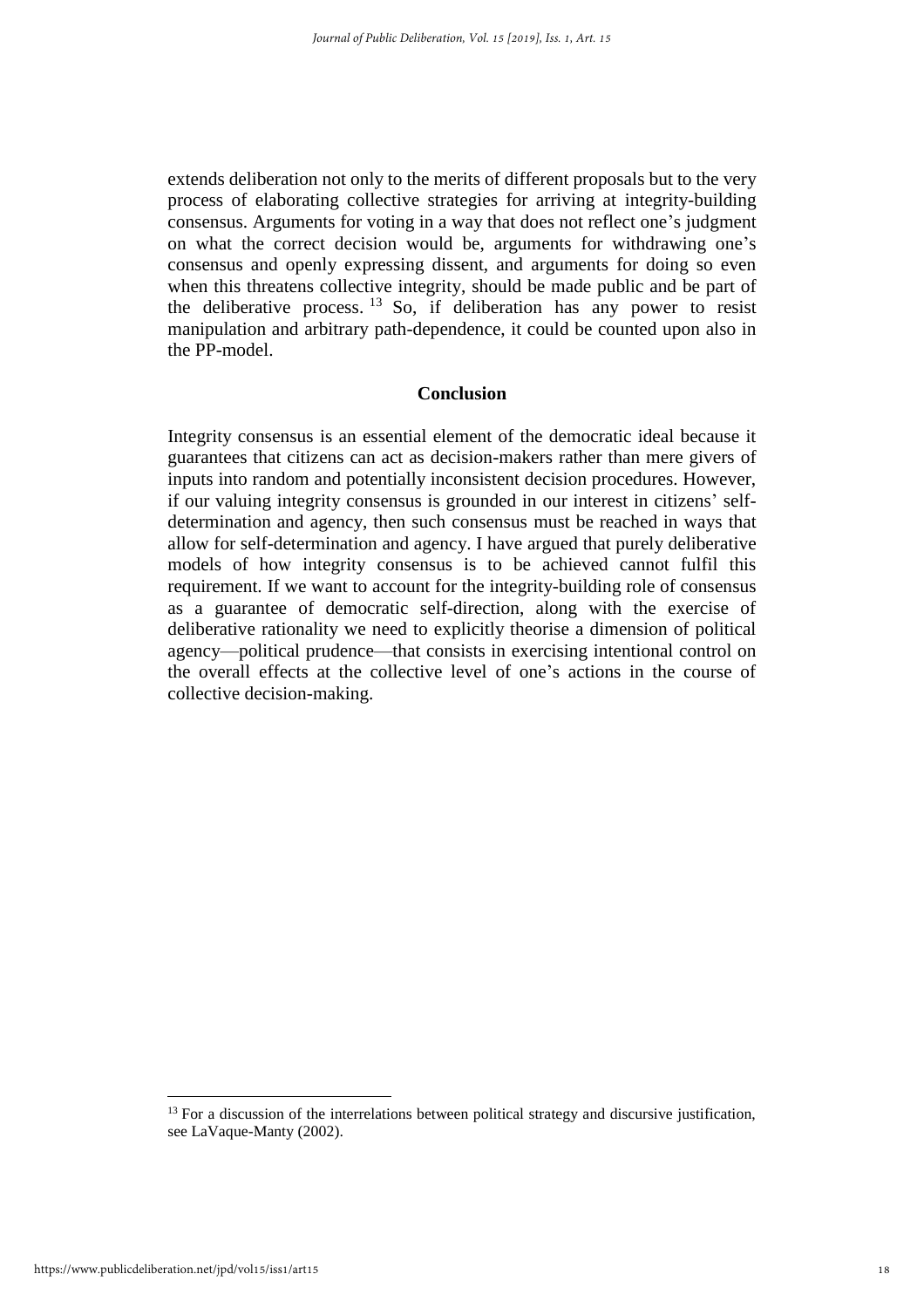#### **References**

- Ani, E. I. (2014). On traditional African consensus rationality. *The Journal of Political Philosophy, 22*, 342–65. doi:10.1111/jopp.12013
- Besson, S. (2005). *The morality of conflict*. Oxford, UK: Hart Publishing.
- Black, D. (1958). *The theory of committees and elections*. Cambridge, MA: Cambridge University Press.
- Bohman, J. (1996). *Public deliberation: Pluralism, complexity and democracy*. Cambridge, MA: MIT Press.
- Bourdieu, P. (1973). L'opinion publique n'existe pas. *Les Temps Modernes, 29*, 1292–1309.
- Budge, I. (2006). Identifying dimensions and locating parties: Methodological and conceptual problems. In R. S. Katz & W. Crotty (Eds.), *Handbook of party politics* (pp. 422–34). London, UK: Sage.
- Chambers, S. (2018). The philosophical origins of deliberative ideals. In André Bächtiger, J. S. Dryzek, J. Mansbridge, & M. Warren (Eds.), *The Oxford handbook of deliberative democracy* (pp. 55-69). Oxford, UK: Oxford University Press.
- Christiano, T. (1993). Social choice and democracy. In D. Copp, J. Hampton, & J. E. Roemer (Eds.) *The idea of democracy* (pp. 173–95). Cambridge, UK: Cambridge University Press.
- Cohen, J. (1989). Deliberation and democratic legitimacy. In A. Hamlin & P. Pettit (Eds.), *The good polity* (pp. 17–34). New York, NY: Blackwell.
- Dewan, T. & Myatt, D. P. (2007). Leading the party: Coordination, direction and communication. *American Political Science Review*, *101*, 827–845. doi:10.1017/S0003055407070451
- Dietrich, F. (2006). Judgment aggregation: (Im)possibility theorems. *Journal of Economic Theory*, *126*, 286–298. doi:10.1016/j.jet.2004.10.002
- Dryzek, J. (1990). *Discursive democracy*. New York, NY: Cambridge University Press.
- Dryzek, J. (1992). How far is it from Virginia and Rochester to Frankfurt? *British Journal of Political Science*, *22*, 397–417. doi:10.1017/S0007123400006463
- Dryzek, J. & List, C. (2003). Social choice theory and deliberative democracy: A reconciliation. *British Journal of Political Science*, *33*, 1–28. doi:10.1017/S0007123403000012
- Dryzek, J. S. & Niemeyer, S. (2006). Reconciling pluralism and consensus as political ideals. *American Journal of Political Science*, *50*, 634–49. doi:10.1111/j.1540-5907.2006.00206.x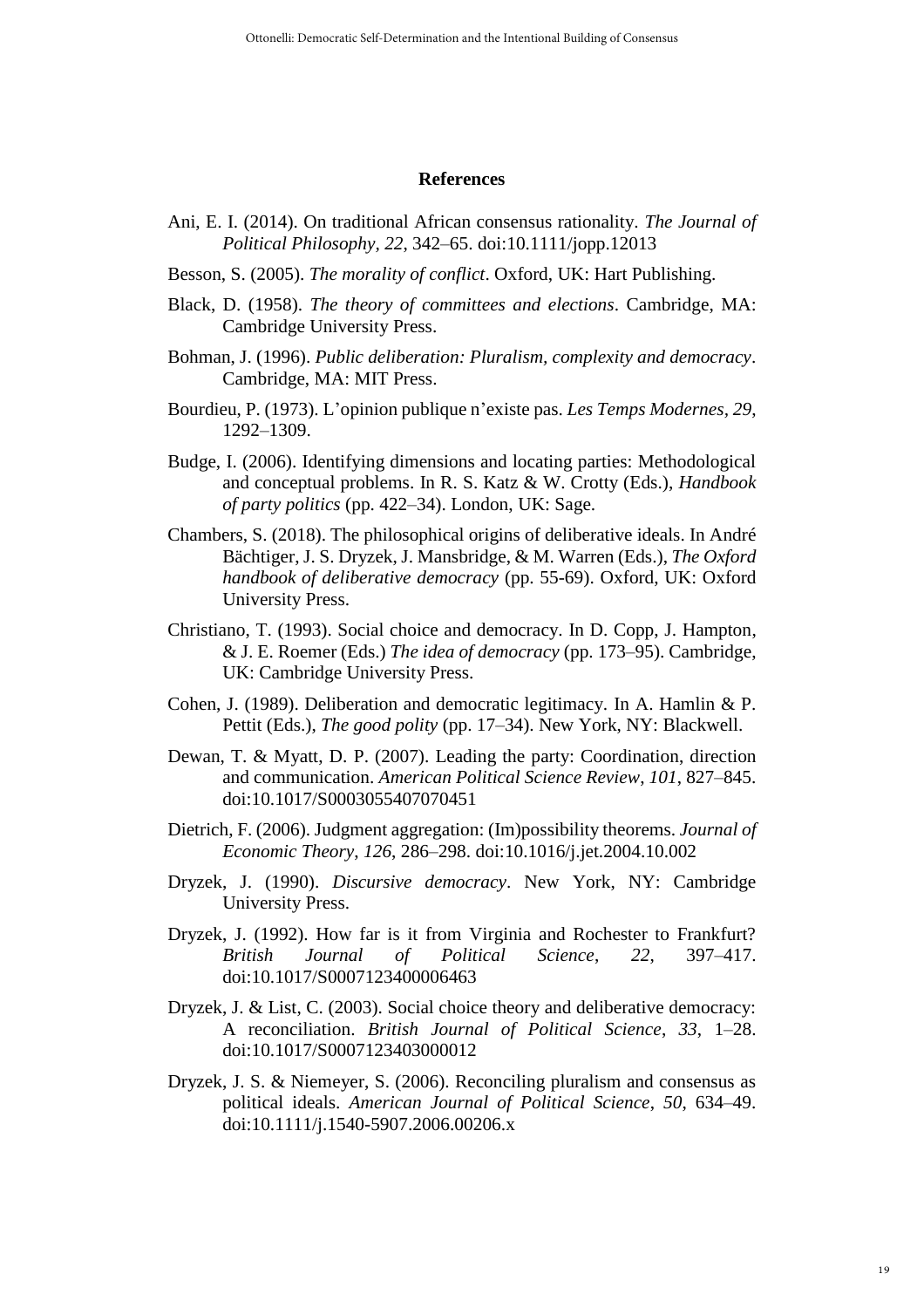- Dryzek, J. (2002). *Deliberative democracy and beyond*. Oxford, UK: Oxford University Press.
- Dworkin, R. (1986). *Law's empire*. Cambridge, MA: Harvard University Press.
- Elster, J. (1986). The market and the forum. In J. Elster & A. Hylland (Eds.), *The foundations of social choice theory* (pp. 3–34). Cambridge, UK: Cambridge University Press.
- Elster, J. (1998a). Introduction. In J. Elster (Ed.), *Deliberative democracy* (pp. 1–18). New York, NY: Cambridge University Press.
- Elster, J. (1998b). Deliberation and constitution making. In J. Elster (Ed.), *Deliberative democracy* (pp. 97–122). Cambridge, UK: Cambridge University Press.
- Estlund, D. (2008). *Democratic authority*. Princeton, NJ: Princeton University Press.
- Fey, M. (1997). Stability and coordination in Duverger's law: A formal model of preelection polls and strategic voting. *The American Political Science Review*, *91*, 135–47. doi:10.2307/2952264
- Friberg-Fernros, H. & Schaffer, J. K. (2014). The consensus paradox: Does deliberative agreement impede rational discourse? *Political Studies*, *62*, 99–116. doi:10.1111/1467-9248.12103
- Fuerstein, M. (2014). Democratic consensus as an essential byproduct. *The Journal of Political Philosophy, 22*, 282–301. doi:10.1111/jopp.12040
- Gilbert, M. (2006). *A theory of political obligation*. Oxford, UK: Oxford University Press.
- Goodin, R. E. (1986). Laundering preferences. In J. Elster & A. Hylland (Eds.), *Foundations of social choice theory* (pp. 75–102). Cambridge, UK: Cambridge University Press.
- Goodin, R. E. (1992). *Motivating political morality*. Oxford, UK: Basil Blackwell.
- Habermas, J. (1996). *Between facts and norms.* Cambridge, MA: MIT Press.
- Hardin, R. (1993). Public choice versus democracy. In D. Copp, J. Hampton & J. E. Roemer (Eds.), *The idea of democracy* (pp. 157–72). Cambridge, UK: Cambridge University Press.
- Herbst, S. (1995). *Numbered voices. How opinion polling has shaped American politics*. Chicago, IL: University of Chicago Press.
- Jacobs, L. R. & Shapiro, R. Y. (1995). Presidential manipulation of polls and public opinion: The Nixon administration and the pollsters. *Political Science Quarterly*, *110*, 519–38. doi:10.2307/2151882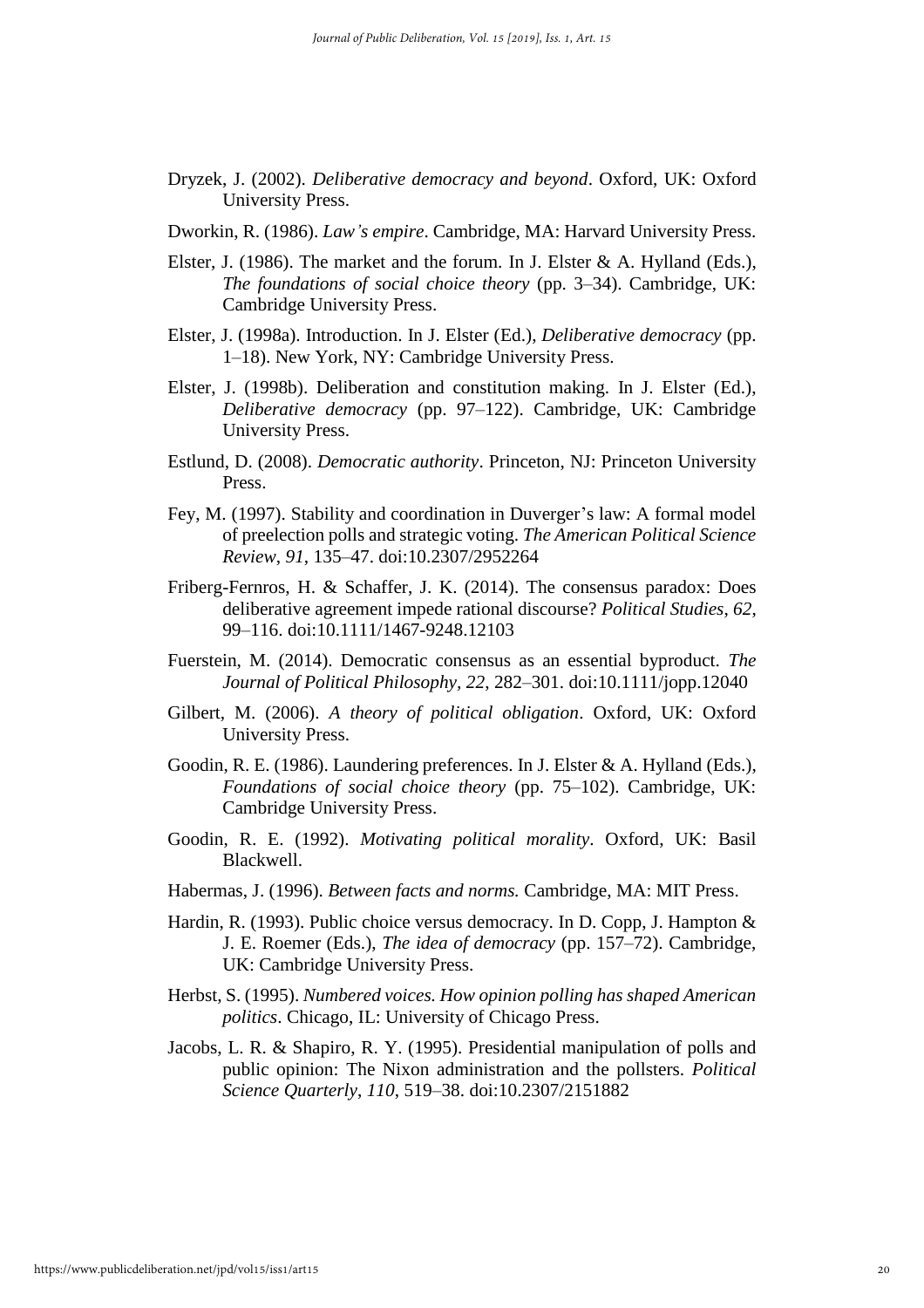- Kelsen, H. (1955). Foundations of democracy. Part 2. *Ethics, 66*, 1–101. doi:10.1086/291036
- Knight, J. & Johnson, J. (1994). Aggregation and deliberation: On the possibility of democratic legitimacy. *Political Theory*, *22*, 277–96. doi:10.1177/0090591794022002004
- Kornhauser, L. & Sager, L. (2004). The many as one: Integrity and group choice in paradoxical cases. *Philosophy & Public Affairs*, *32*, 249–76. Retrieved from https://www.jstor.org/stable/3557987
- Lafont, C. (2006). Is the ideal of a deliberative democracy coherent? In S. Besson & J. L. Martí (Eds.), *Deliberative democracy and its discontents* (pp. 3–25). London, UK: Ashgate.
- Landemore, H. & Page, S. E. (2015). Deliberation and disagreement. *Politics, Philosophy & Economics*, *14*, 229-254.
- LaVaque-Manty, M. (2002). *Arguments and fists*. London, UK: Routledge.
- List, C. (2002). Two concepts of agreement. *The Good Society*, *11*, 72–79. doi:10.1353/gso.2002.0011
- List, C. & Pettit, P. (2002). Aggregating sets of judgments: An impossibility result. *Economics and Philosophy*, *18*, 89–110. doi:10.1017/S0266267102001098
- List, C. & Pettit, P. (2011). *Group agency*. Oxford, UK: Oxford University Press.
- List, C., Luskin, R., Fishkin, J. S. & McLean, I. (2013). Deliberation, singlepeakedness, and the possibility of meaningful democracy: Evidence from deliberative polls. *The Journal of Politics*, *75*, 80–95. doi:10.1017/S0022381612000886
- List, C. & Koenig-Archibugi, M. (2010). Can there be a global demos? An agency-based approach. *Philosophy and Public Affairs*, *38*, 76–110. Retrieved from https://www.jstor.org/stable/40468448
- List, C. (2018). Democratic deliberation and social choice: A review. In A. Bächtiger, J. S. Dryzek, J. Mansbridge & M. E. Warren (Eds.), *Oxford handbook of deliberative democracy* (pp. 463-89). Oxford: Oxford University Press.
- Mackie, G. (2003). *Democracy defended*. Cambridge, UK: Cambridge University Press.
- Mansbridge, J. (1999). Everyday talk in the deliberative system. In S. Macedo (Ed.), *Deliberative politics* (pp. 211-39). Oxford: Oxford University Press.
- Mansbridge, J., Bohman, J., Chambers, S., Estlund, D., Føllesdal, A., Fung, A., Martí, J. L. (2010). The place of self-interest and the role of power in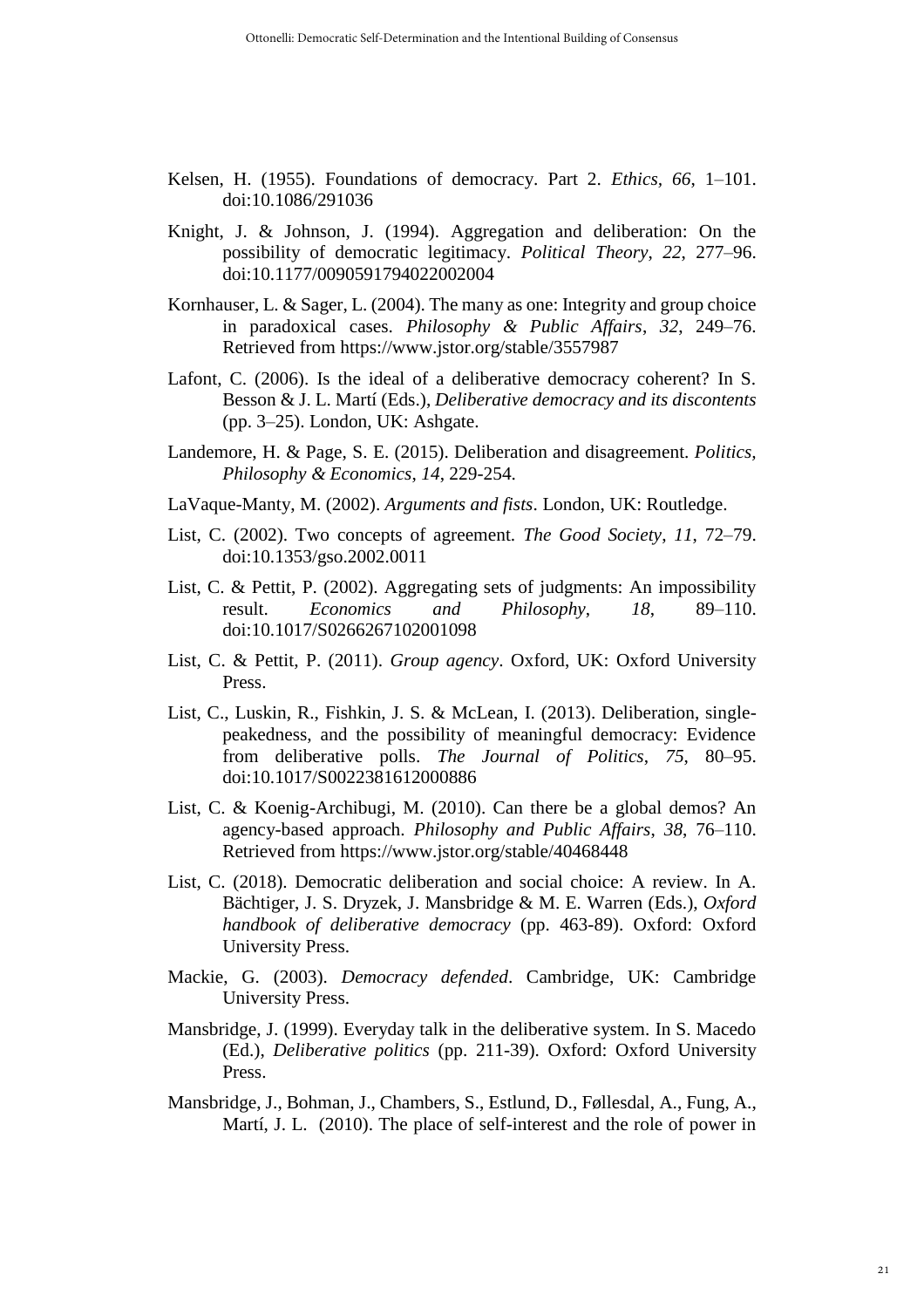deliberative democracy. *The Journal of Political Philosophy*, *18*, 64– 100. doi:10.1111/j.1467-9760.2009.00344.x

- Mansbridge, J. & Martin, C. J. (Eds.) (2013). *Negotiating agreement in politics*. Washington, DC: American Political Science Association.
- Martí, J. L. (2017). Pluralism and consensus in deliberative democracy. *Critical Review of International Social and Political Philosophy*, *20*, 556-79. doi:10.1080/13698230.2017.1328089
- McMahon, C. (2000). Discourse and morality. *Ethics*, *110*, 514–36. doi:10.1086/233322
- Miller, D. (1992). Deliberative democracy and social choice. *Political Studies*, *40*, 54–67. doi:10.1111/j.1467-9248.1992.tb01812.x
- Moore, A. & O'Doherty, K. (2014). Deliberative voting: Clarifying consent in a consensus process. *The Journal of Political Philosophy*, *22*, 302–19.
- Nino, C. (1996). *The constitution of deliberative democracy*. New Haven, CT: Yale University Press.
- Ottonelli, V., & Porello, D. (2013). On the elusive notion of meta-agreement. *Politics, Philosophy and Economics*, *68*, 68–92. doi:10.1177/1470594X11433742
- Ottonelli, V. (2010). What does the discursive paradox really mean for democracy? *Political Studies*, *58*, 666–87. doi:10.1111/j.1467- 9248.2010.00821.x
- Peter, F. (2009). Democratic legitimacy without collective rationality. In B. P. de Bruin & C. F. Zurn (Eds.) *New waves in political philosophy* (pp. 143–57). Houndmills, UK: Palgrave MacMillan.
- Pettit, P. (2001). Deliberative democracy and the discursive dilemma. *Philosophical Issues*, *11*, 268–295. doi:10.1111/0029-4624.35.s1.11
- Pildes, R. & Anderson, E. (1990). Slinging arrows at democracy: Social choice theory, value pluralism, and democratic politics. *Columbia Law Review*, *90*, 2121–2214. doi:10.2307/1122890
- Rehg, W. (1991). Discourse and the moral point of view. *Inquiry*, *34*(1), 27–48.
- Rescher, N. (1993). *Pluralism*. Oxford: Oxford University Press.
- Richardson, H. (1997). Democratic Intentions. In J. Bohman & W. Rheg (Eds.), *Deliberative democracy: Essays on reason and politics* (pp. 349–82). Cambridge: MIT Press.
- Richardson, H. (2002). *Democratic autonomy*. Oxford: Oxford University Press.
- Riker, W. (1982). *Liberalism against populism*. Long Grove, IL: Waveland Press.